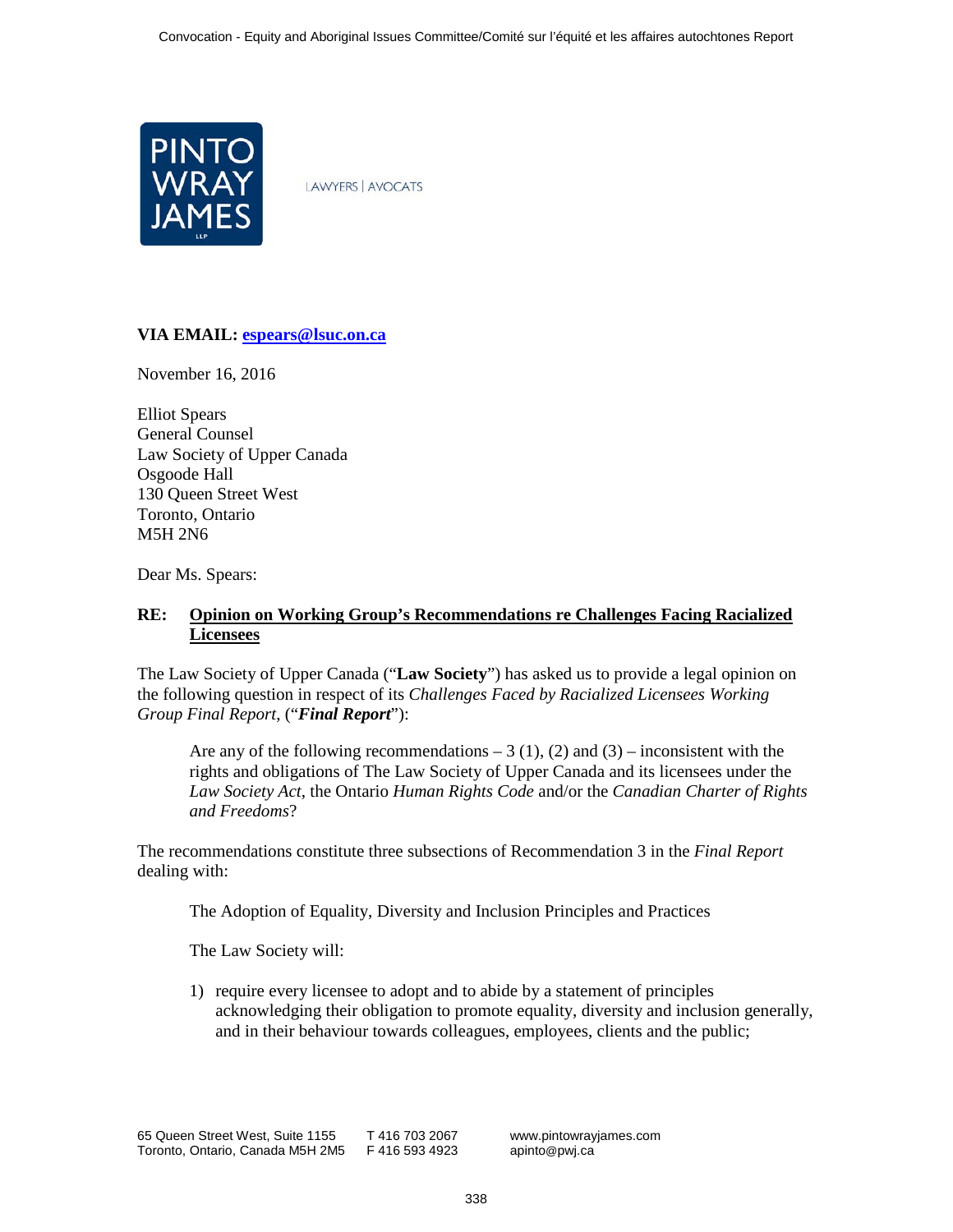

- 2) require a representative of each legal workplace of at least 10 licensees in Ontario to develop, implement and maintain a human rights/diversity policy for their legal workplace addressing at the very least fair recruitment, retention and advancement; and
- 3) require a representative of each legal workplace of at least 10 licensees in Ontario to complete, every two years, an equality, diversity and inclusion self-assessment for their legal workplace, to be provided to the Law Society.

(Hereinafter the "**Recommendations**")

Our opinion is organized as follows:

## **Table of Contents**

| 2. |           |  |
|----|-----------|--|
| 3. |           |  |
| A. |           |  |
|    | <b>B.</b> |  |
| C. |           |  |
|    | D.        |  |
| 4. |           |  |
| 5. |           |  |
| 6. |           |  |
|    |           |  |
|    |           |  |
| C. |           |  |
| 7. |           |  |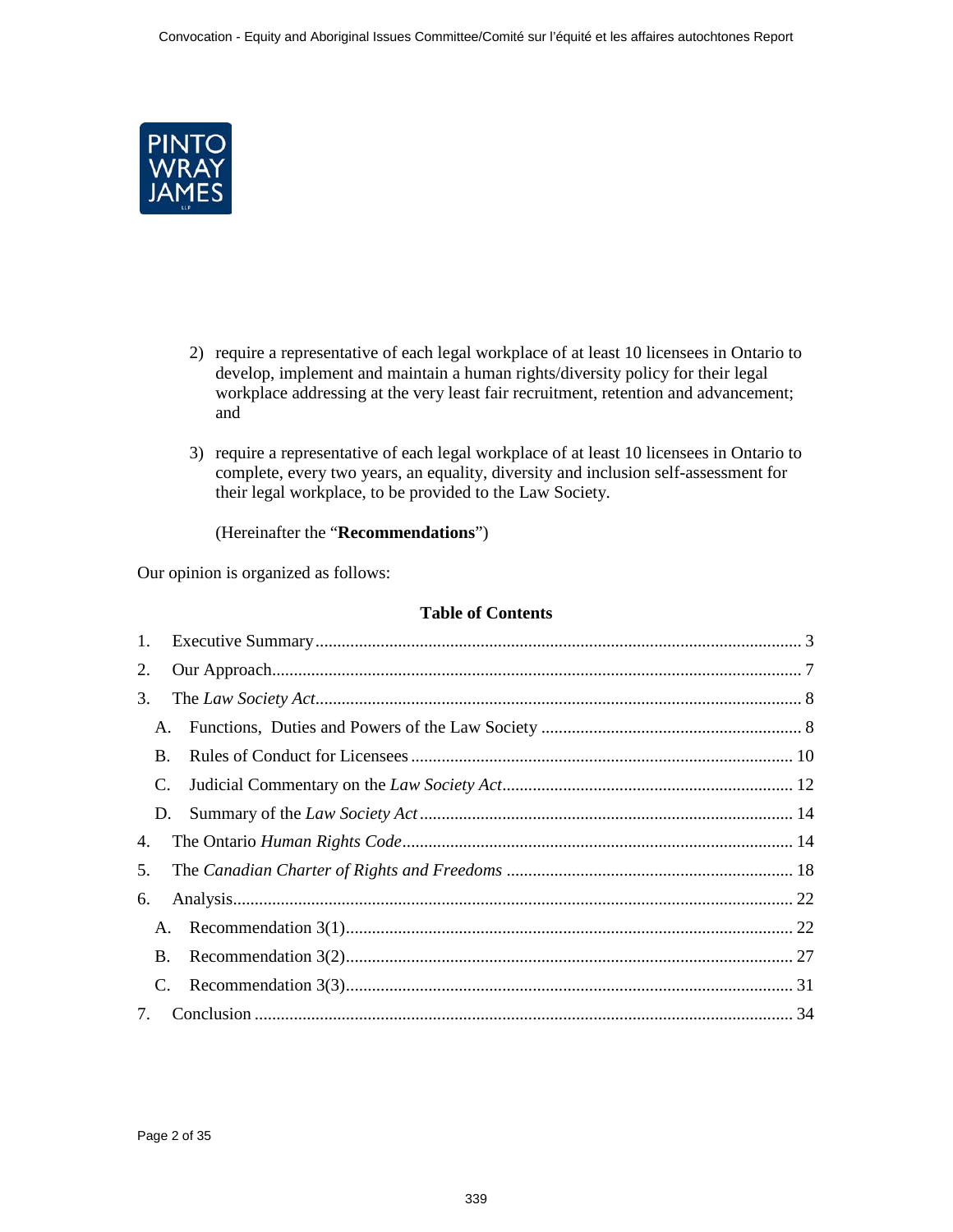<span id="page-2-0"></span>

# **1. Executive Summary**

The Law Society has identified a significant problem in the lawyer and paralegal professions: widespread barriers experienced by racialized licensees at all stages of their careers. In its *Final Report*, the Working Group noted, at page 4:

The qualitative and quantitative data the Working Group obtained from the engagement process identified widespread barriers experienced by racialized licensees within the legal professions at all stages of their careers.

The Working Group has proposed several recommendations, in particular, Recommendation 3, dealing with the Adoption of Equality, Diversity and Inclusion Principles and Practices. The Law Society has asked us to determine whether the three specific recommendations under Recommendation 3 are inconsistent with the *Law Society Act* ("*LSA*"), the Ontario *Human Rights Code* ("*Code*"), and the *Canadian Charter of Rights and Freedoms* ("*Charter*"). We have concluded as follows:

• Recommendation  $3(1)$  is consistent with the rights and obligations of the Law Society and its licensees under the *LSA*, the *Code*, and the *Charter*. The Law Society has an obligation to promote human rights in the legal profession and licensees are already bound by human rights equality, diversity and inclusion principles under their respective professional rules of conduct and the *Code*.

The implementation challenge that we envisage is that, for in-house licensees or licensees working in government, their employer may already have a human rights policy in place so there may be inconsistencies between the employer's policy and the licensee's statement of principles. While we describe this as a "challenge," the challenge may be more apparent than real.

Recommendation  $3(2)$  is consistent with the rights and obligations of the Law Society and its licensees under the *LSA*, the *Code*, and the *Charter* assuming that the "representative" referred to in the Recommendation is a licensee of the Law Society and assuming that the intended benefit of such a human rights/diversity policy is limited in its application to licensees only. We recommend that the Working Group amend this Recommendation to clarify the above limits and application of the Recommendation.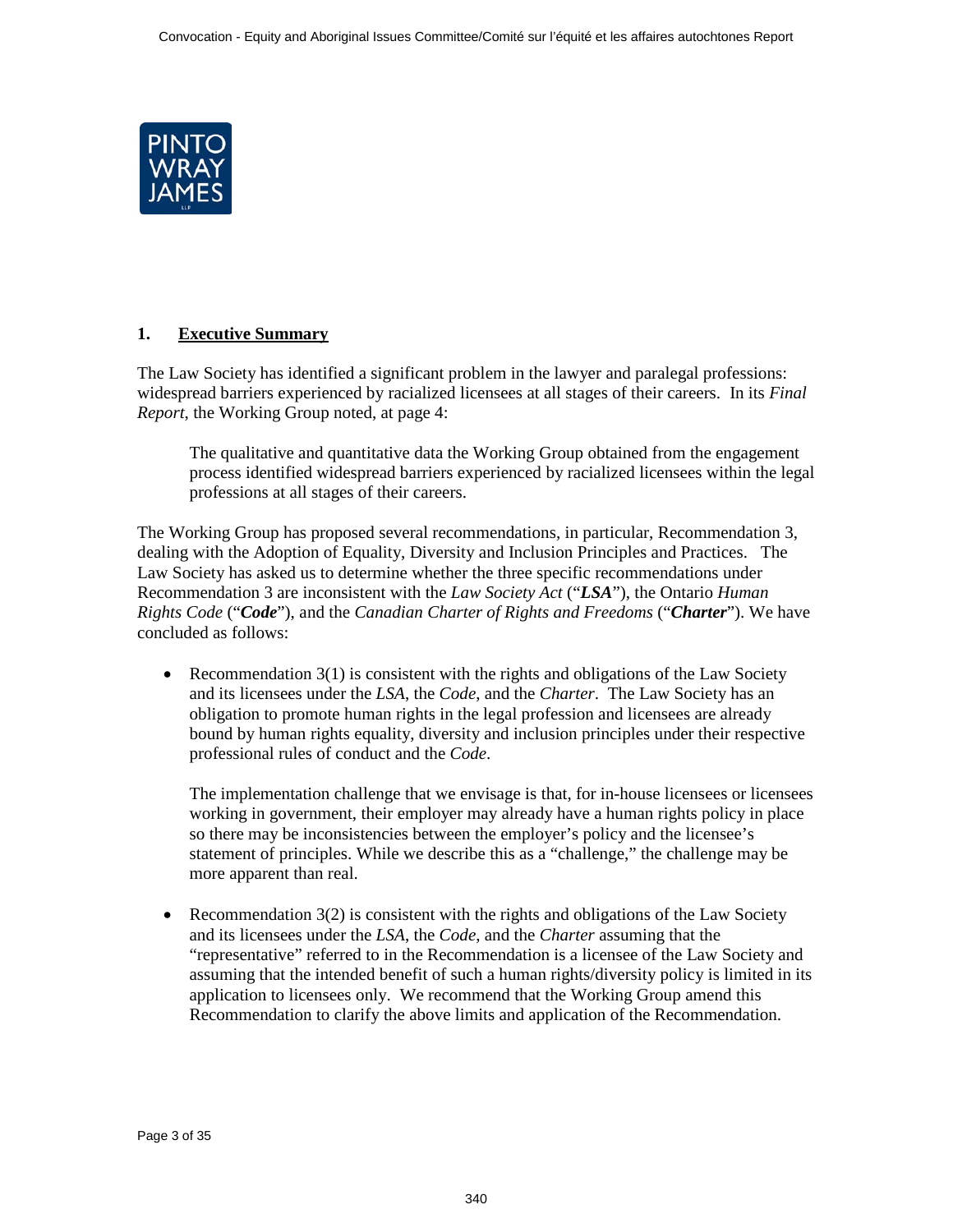

While we acknowledge that Recommendation 3(2) may face some implementation challenges, we do not see them as insurmountable. We note that Recommendation  $3(2)$ uses the word "maintain," which we interpret as meaning "maintenance of" or "providing support to." However, "maintain" does not necessarily mean making decisions under the policy. We suggest that the measure of whether the representative is implementing and maintaining the human rights/diversity policy be based on effort and not purely on outcome.

• Recommendation  $3(3)$  is consistent with the rights and obligations of the Law Society and its licensees under the *LSA*, the *Code*, and the *Charter* assuming that the "representative" referred to in the recommendation is a licensee of the Law Society and assuming that the intended benefit of the self-assessment is limited in its application to licensees only. We recommend that the Working Group amend this Recommendation to clarify the above limits and scope of application to the Recommendation.

We acknowledge that nothing in Recommendation 3(3) can compel an employer (who is not a licensee) to complete and submit a self-assessment for its workforce. Rather, this Recommendation simply requires a representative licensee in a given legal workplace of 10 licensees or more to conduct a self-assessment *amongst licensees* and report their findings to the Law Society. This is more akin to a licensee completing their annual report for the Law Society, but in a collaborative way with all other licensees in their workplace.

We determined that, under the *LSA*, the Law Society and its licensees have the following relevant rights and obligations:

- The Law Society has a duty to advance the cause of justice and the rule of law.
- The Law Society has a duty to facilitate access to justice for the people of Ontario.
- The Law Society has a duty to protect the public interest.
- The Law Society has a duty to act in a timely, open and efficient manner.
- Regulation should be proportionate to the regulatory objectives intended.
- Licensees have a duty to discharge all their professional responsibilities including to other members of the profession honourably and with integrity.
- Licensees have a special responsibility to recognize the diversity of the Ontario community and to respect human rights.
- Licensees have a duty to advance the goals of the legal profession.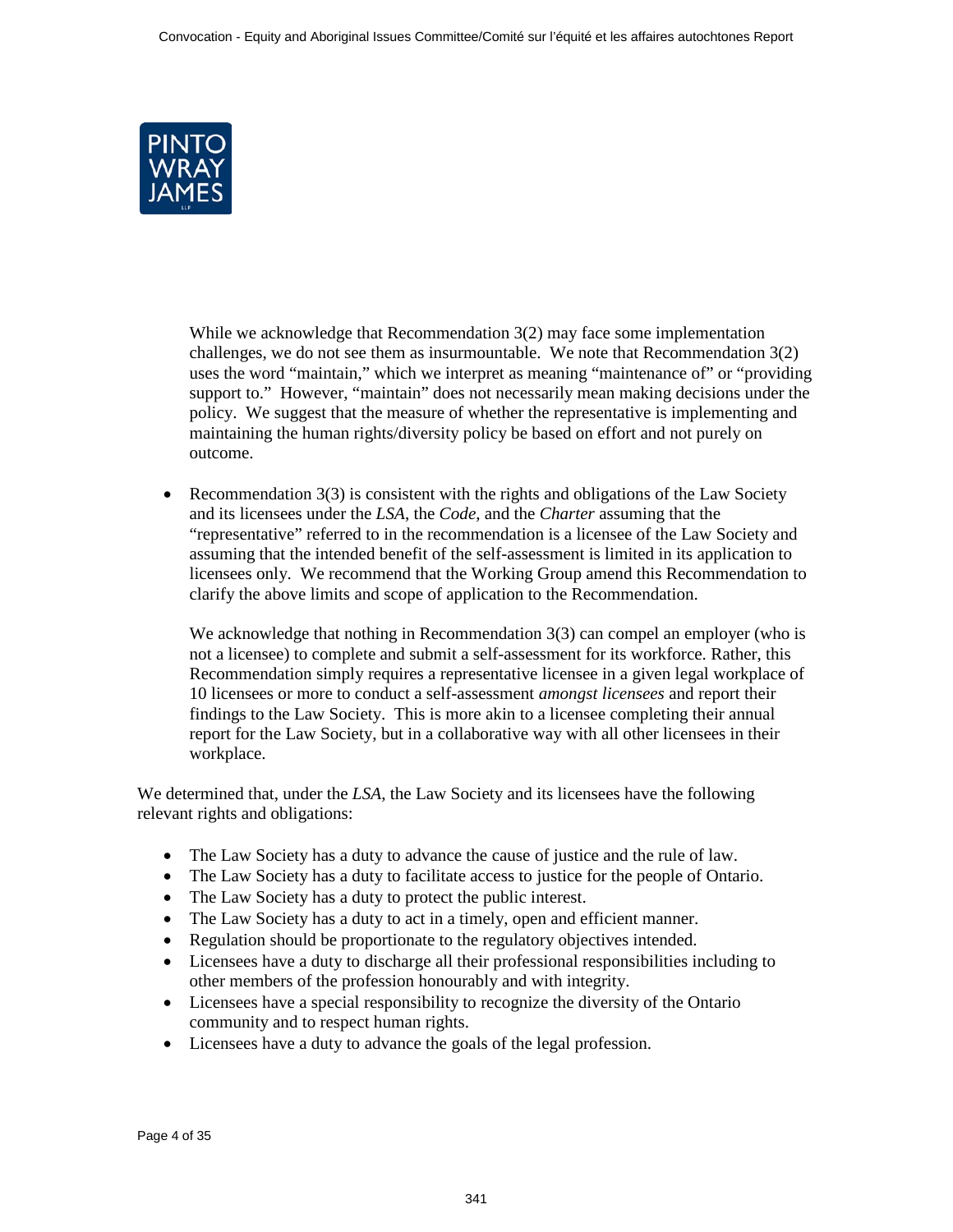

- Lawyers should not hesitate to speak out against an injustice.
- Licensees have a special responsibility to respect the requirements of human rights including with respect to the professional employment of others in the profession and with respect to licensees' employment practices.
- The Law Society has historically acted to remove obstacles to the profession and to provide previously excluded groups the opportunity to become members of the profession.

The Law Society's regulatory authority under the *LSA* extends to regulating licensees. The Law Society does not have authority to regulate non-licensees or other types of enterprises. However, there is nothing in the *LSA* that prohibits the Law Society from regulating licensees that are employed "in-house" or in government legal departments.

Human rights law in Ontario is governed by the *Code*. The *Code* applies to every person in Ontario, including public and private institutions and businesses. The *Code* regulates conduct in certain social areas and in respect of certain prohibited grounds. It does not regulate thought, belief, or conscience. Individuals are free to think and believe what they want including disagreeing with the precepts of equality and non-discrimination in the *Code*; however, it is at the point of conduct that their freedom is constrained.

The *Code* has primacy over any other statute in Ontario (generally, in cases of conflict, other legislation must conform to the *Code*); and is viewed by the courts as being quasi-constitutional in nature because of its unique and fundamental importance.

The rights and obligations deriving from the *Code* that are applicable to the Law Society and its licensees are as follows:

• Licensees have the right to be free from discrimination on the basis of race (and any other enumerated ground of discrimination) in their employment (which includes hiring and promotion), in contracts (which might include partnership agreements), and in vocational associations (including membership in the Law Society). This right of a licensee to be *free from* discrimination in employment entails the corollary, namely, that employers of licensees have a duty under the *Code* to *ensure* a discrimination-free environment for its licensees.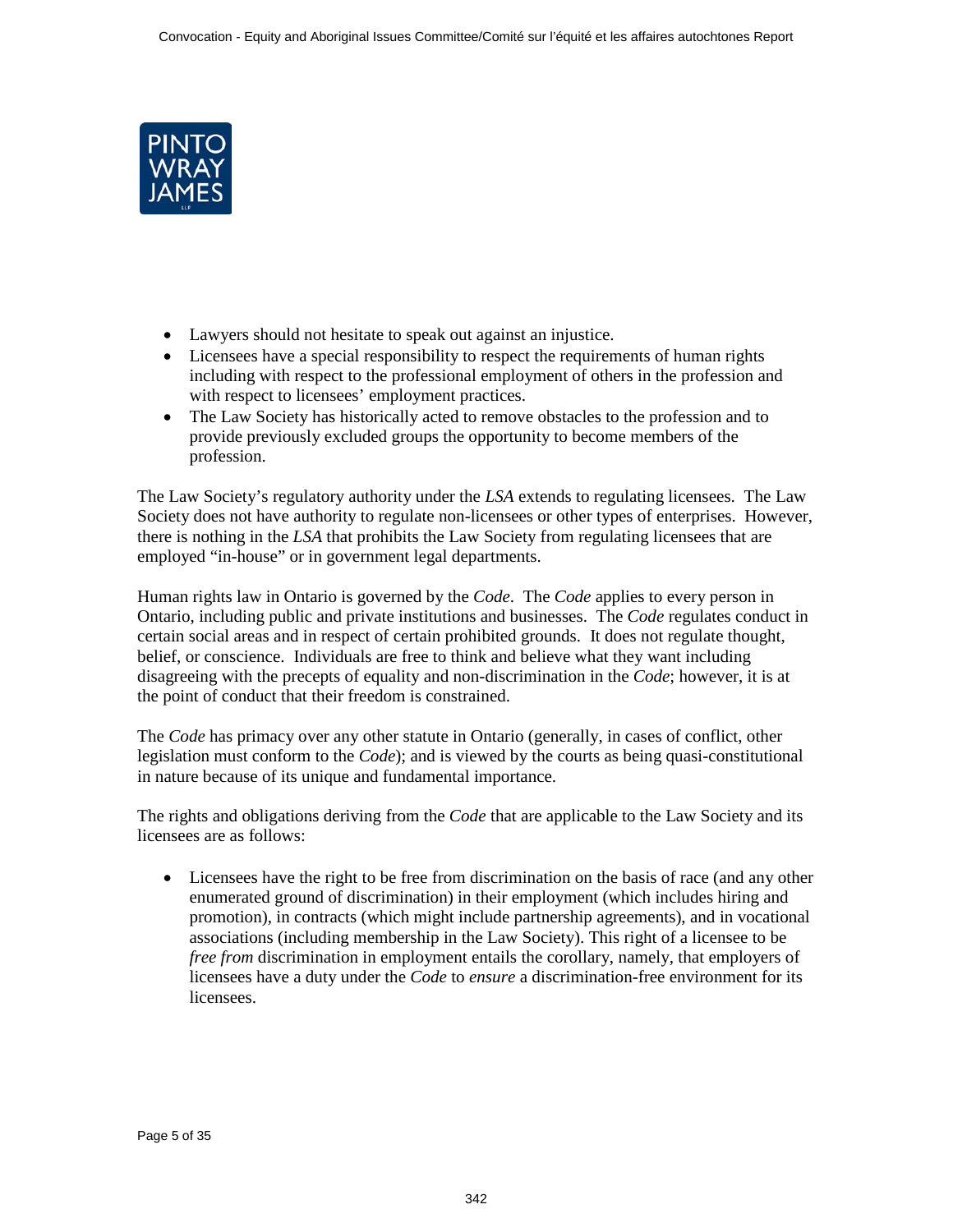

- Licensees also have obligations not to discriminate against members of the public who seek out or retain their legal services, or with regard to one another in their employment.
- Licensees also have a right not to be forced to disclose a human rights ground, such as their sexual orientation, age or disability, since such disclosure would have a disproportionate impact on certain *Code*-protected groups and has, historically, led to discrimination.
- The Law Society has an obligation not to discriminate against its members. Under the *Code,* promoting equality, diversity and inclusion is not inconsistent with this obligation.

The *Charter* is part of the Constitution of Canada. It is the supreme law of the land and all federal and provincial/territorial laws, and government action under those laws, must comply with the *Charter*. Law societies may be subject to the *Charter* where they are exercising statutory authority. In *Doré v Barreau du Québec* ("*Doré*"), the Supreme Court directed that law societies must take *Charter* values into account in their discretionary regulatory decisions.

The *Charter* applies to the Law Society's Recommendations and how they will impact licensees. Per *Doré*, a court or tribunal would examine whether the Law Society has sufficiently balanced its statutory objectives against licensees' *Charter* rights and freedoms.

The *Charter* values that appear to be implicated are: freedom of conscience; freedom of thought, belief, opinion and expression; freedom of association; right to liberty; and the right to equality. It is conceivable that a licensee may assert that some or all of the above constitutional rights and freedoms are compromised by the implementation of the Recommendations. However, the Recommendations sufficiently represent a balancing of the Law Society's statutory objectives (which include ameliorating discrimination) and protecting licensees' constitutional rights. If the Recommendations are challenged from the perspective that they constitute discrimination against non-equity seeking groups, the Law Society would likely be able to characterize its equity, diversity and inclusion initiatives as an ameliorative program, defensible under section 15(2) of the *Charter*.

Perfection can be the enemy of the good. The Law Society should be careful not to see only problems in the implementation of the Recommendations where, in fact, opportunities to make progress through the Recommendations exist.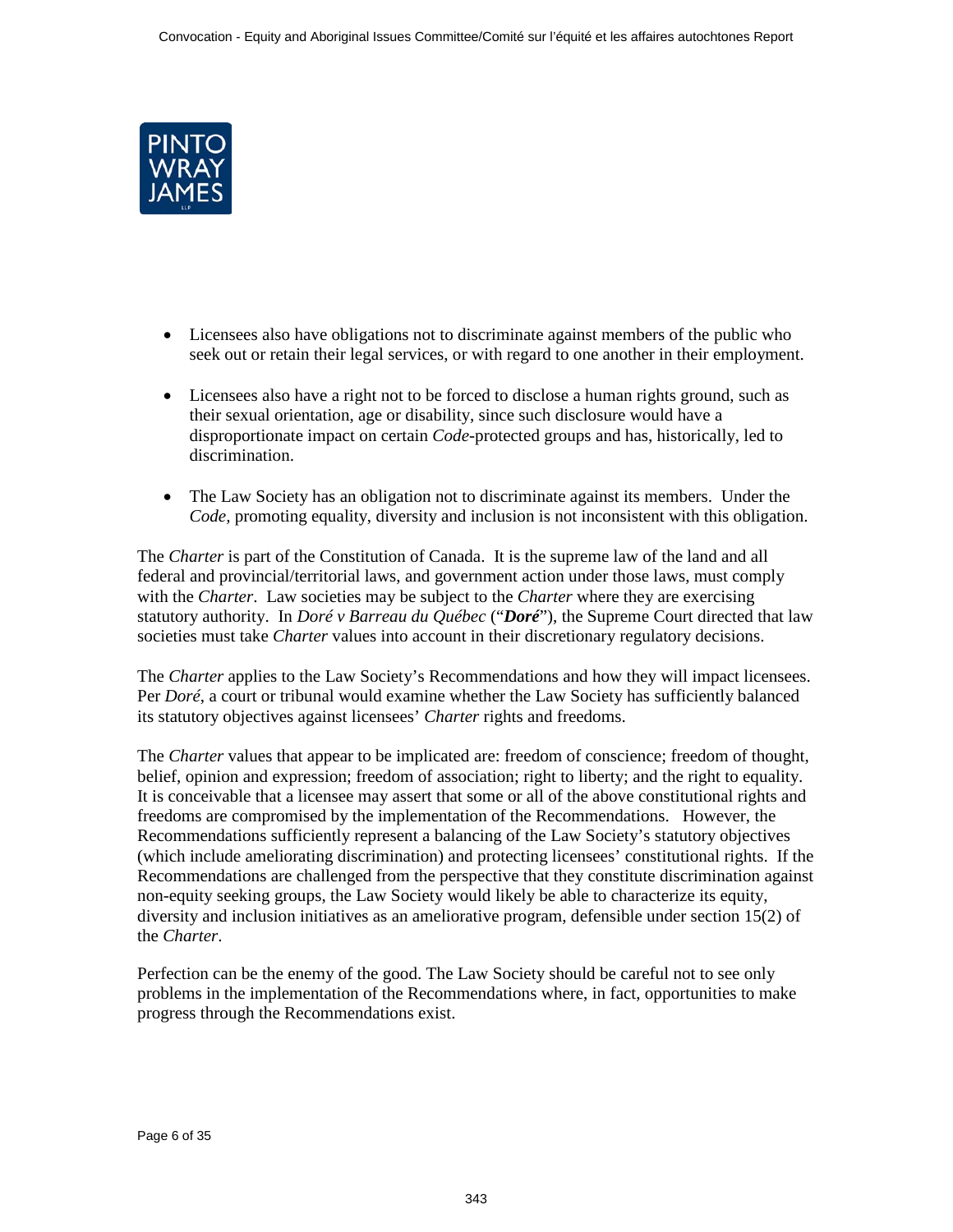<span id="page-6-0"></span>

# **2. Our Approach**

We consider it helpful to indicate what our opinion entails. We are being asked about whether the Recommendations are inconsistent with the rights and obligations of the Law Society and its licensees under the three statutes. While the question does not ask us to opine *directly* on whether the Recommendations are workable in practice, our opinion ultimately entails an examination of the Law Society's regulatory reach, particularly beyond licensee firms and into corporations and governments where licensees work, yet where the Law Society has no control.

The Law Society is interested in knowing whether the Recommendations can be implemented given that the Law Society does not regulate non-licensees, yet the Recommendations appear on their face to require licensees to promote certain principles, develop / implement / maintain a policy, and report to the Law Society in respect of their "legal workplaces." We are asked whether the implementation of the Recommendations can be reconciled with the principle that the Law Society has no power to regulate non-licensees, corporations or governments.

Recommendations 3(2) and 3(3) refer specifically to "legal workplaces" which is a term that is not defined, including in any of the three statutes we were tasked with reviewing. In its *Final Report*, the Working Group noted an internal disagreement about the meaning of "legal workplace" and whether the Recommendations should apply in the same way to all types of legal workplaces:

Working Group members' opinions differ as to the definition of "legal workplace". The majority of Working Group members believe that all law firms, in-house legal departments, government legal departments, clinics and other practise settings in Ontario should be subject to the requirements outlined in the recommendations. Other members of the Working Group, however, believe that at this time, government legal departments and in-house legal departments should not be required to comply with the mandatory recommendations as government and in-house licensees are employees whose hiring, promotion and retention are client decisions. Government and in-house legal departments should, however, be encouraged to engage in the mandatory activities outlined in this report. The definition of "legal workplaces" used in the report is that of the majority perspective. $<sup>1</sup>$ </sup>

 $\overline{a}$  $<sup>1</sup>$  *Final Report*, p. 5-6, note 7.</sup>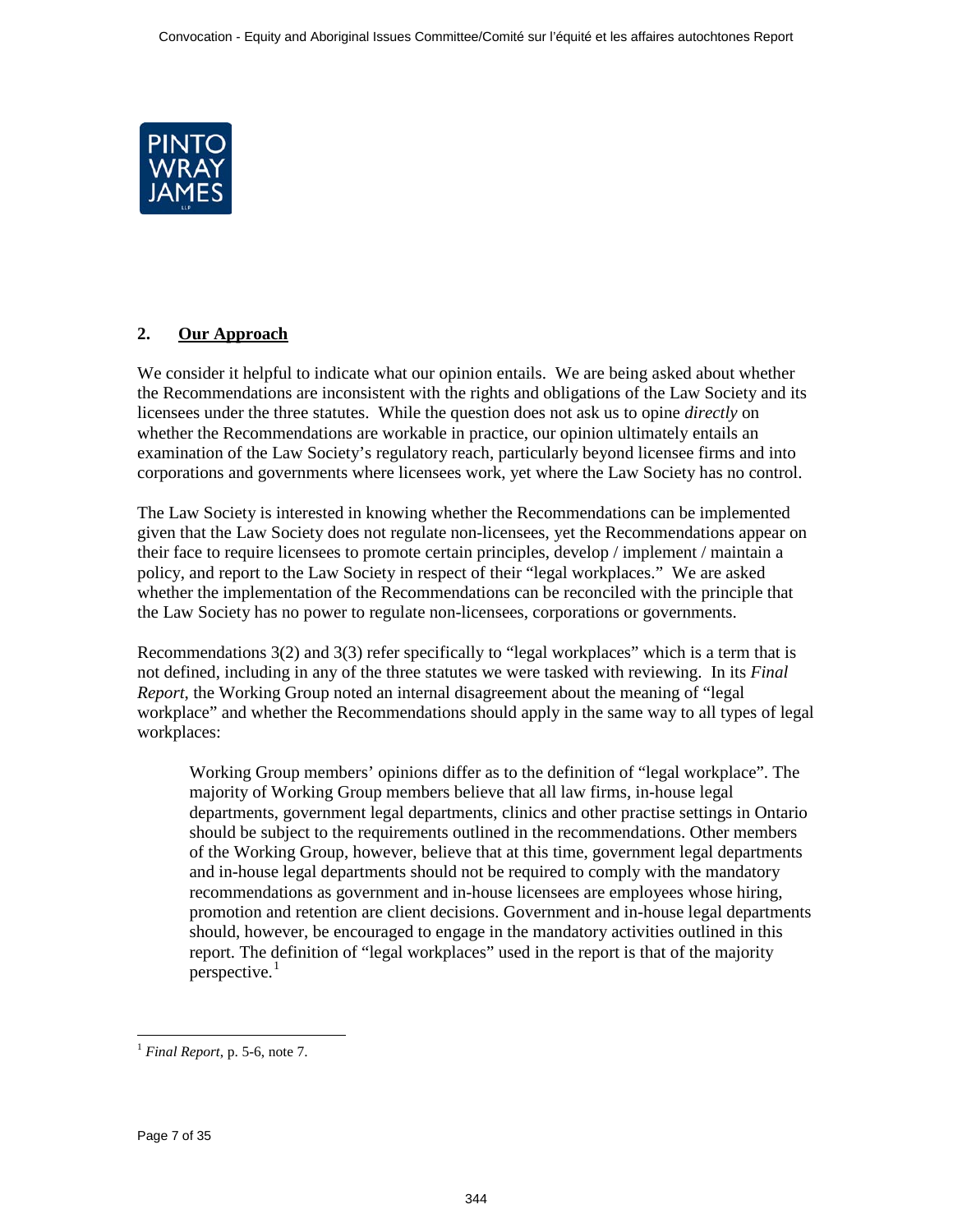<span id="page-7-0"></span>

In our legal review and analysis below, we bear in mind the above noted concern about the definition of "legal workplace" raised within the Working Group, and whether and how the Recommendations may apply to in-house counsel and licensees who work in government. It is vital to note that limiting and applying the Recommendations only to licensee firms misses the opportunity to effect change throughout the professions who work in diverse organizational settings. This was emphasized by the Working Group's guiding principle:

The Working Group's recommendations stem from an intention to create long lasting systemic change within the professions. The recommendations are put forward in an effort to support the Law Society's ongoing commitment to ensure that both the law and the practice of law are reflective of all peoples in Ontario and that the professions are free of discrimination and harassment. The Rules of Professional Conduct and the Paralegal Rules of Conduct speak to the special responsibility of lawyers and paralegals to adhere to the requirements of human rights laws in Ontario, including the obligation not to  $discriminate.<sup>2</sup>$ 

We propose to look at the relevant rights and obligations under the three statutes first, and then apply those rights and obligations to the Recommendations we have been asked to review.

Unless otherwise noted, underlined passages indicate our own emphasis, as opposed to emphasis in the original.

# **3. The** *Law Society Act*

## **A. Functions, Duties and Powers of the Law Society**

The Law Society is a not-for-profit corporation that derives its authority from its enabling statute the *Law Society Act*. 3 The *LSA* creates a framework of authority for the Law Society to regulate lawyers and paralegals in Ontario by way of legislated functions, duties and powers, including the power to make by-laws.

Section 4.1 of the *LSA* sets out the Law Society's functions:

4.1 It is a function of the Law Society to ensure that,

 $\ddot{\phantom{a}}$ 

<sup>2</sup> *Final Report*, p. 14. <sup>3</sup> *Law Society Act*, RSO 1990, c L 8 ["*LSA*"].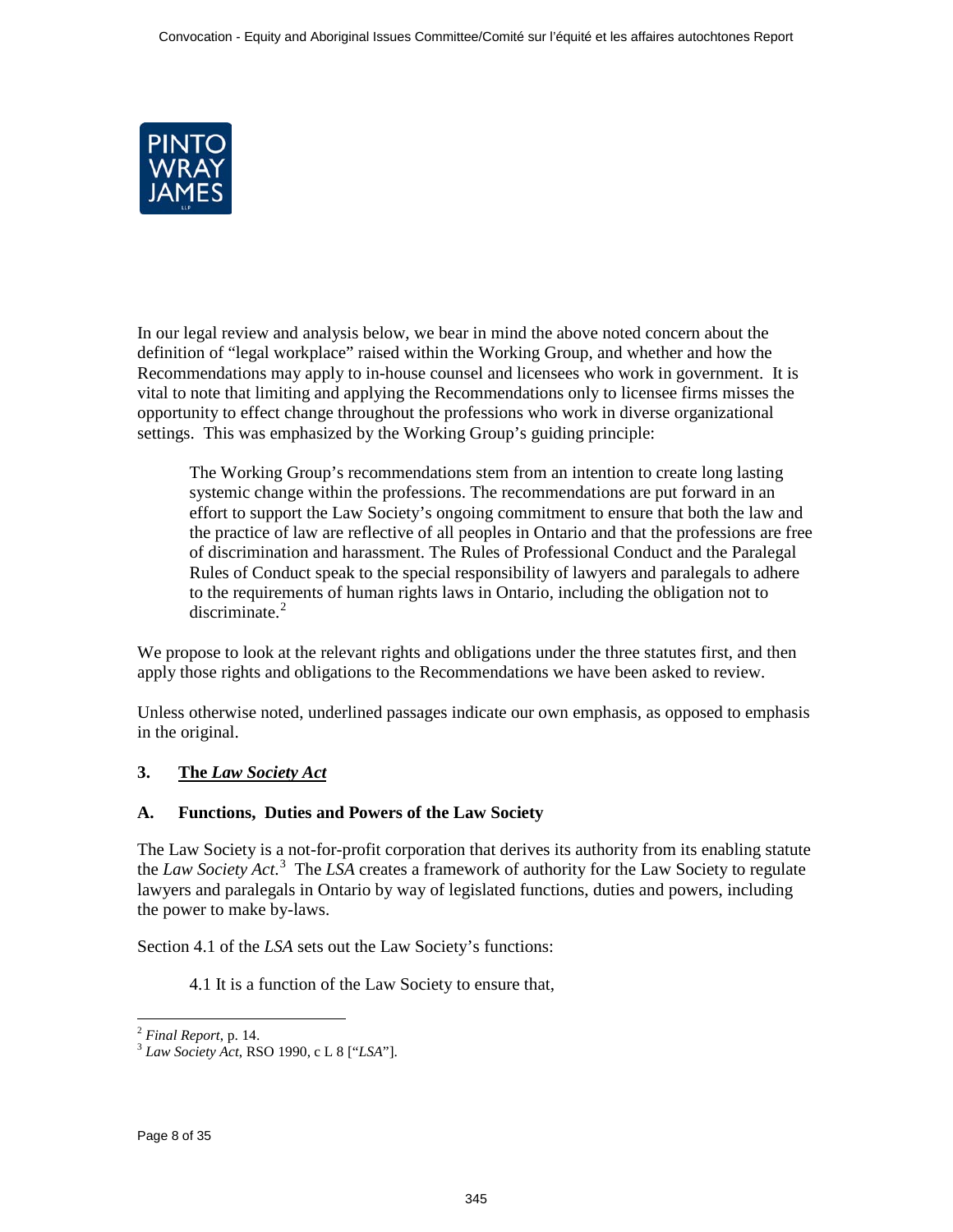

(a) all persons who practise law in Ontario or provide legal services in Ontario meet standards of learning, professional competence and professional conduct that are appropriate for the legal services they provide; and

(b) the standards of learning, professional competence and professional conduct for the provision of a particular legal service in a particular area of law apply equally to persons who practise law in Ontario and persons who provide legal services in Ontario.

Section 4.2 of the *LSA* sets out the principles to be applied by the Law Society:

4.2 In carrying out its functions, duties and powers under this Act, the Law Society shall have regard to the following principles:

1. The Law Society has a duty to maintain and advance the cause of justice and the rule of law.

2. The Law Society has a duty to act so as to facilitate access to justice for the people of Ontario.

3. The Law Society has a duty to protect the public interest.

4. The Law Society has a duty to act in a timely, open and efficient manner.

5. Standards of learning, professional competence and professional conduct for licensees and restrictions on who may provide particular legal services should be proportionate to the significance of the regulatory objectives sought to be realized.

We consider the Recommendations to fall within the Law Society's regulation of "professional conduct," although some may consider that the Recommendations relate as well to professional competence or standards of learning that are necessary for licensees in a pluralistic society.

We note that, with respect to section 4.2 of the *LSA*, the Law Society's duty is not just to maintain but also advance the cause of justice and the rule of law; and that it must do so in a timely, open and efficient manner. It appears that acting in an untimely manner, or simply maintaining the status quo which perpetuates injustice would be contrary to the principles that govern the Law Society in the conduct of its functions. Finally, on this point, we note that the Law Society should regulate in a manner proportionate to the significance of the regulatory objectives sought to be realized.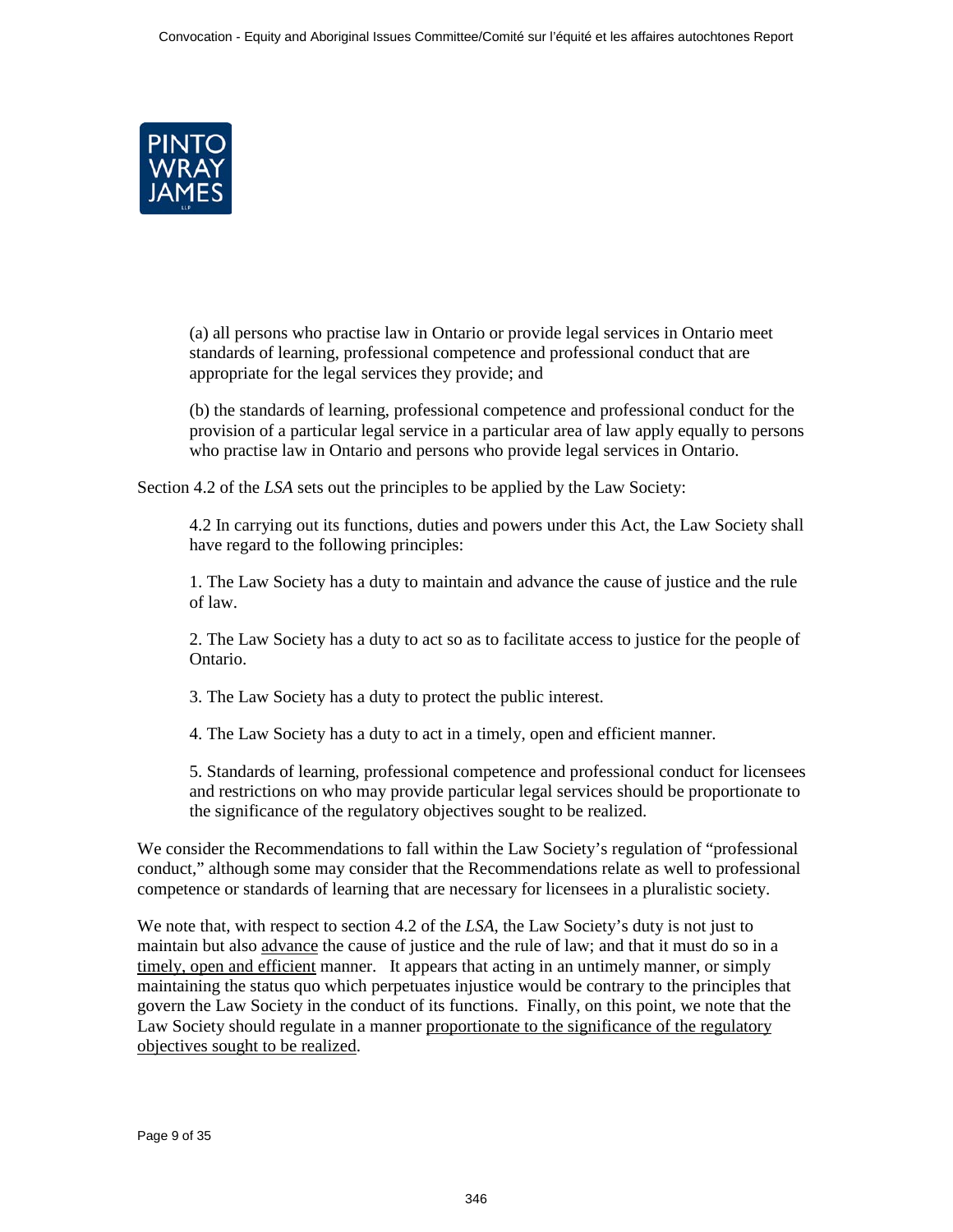<span id="page-9-0"></span>

The recommendations we are asked to look at refer to a "licensee," which is defined in the *LSA* as:

- (a) a person licensed to practise law in Ontario as a barrister and solicitor, or
- (b) a person licensed to provide legal services in Ontario.<sup>4</sup>

## **B. Rules of Conduct for Licensees**

The Law Society's *Rules of Professional Conduct* and *Paralegal Rules of Conduct* (collectively, the "**Rules of Conduct**") set out the standards of professional conduct for lawyers and paralegals, respectively.<sup>5</sup>

The Rules of Conduct and their Commentaries indicate strong support for the principle that licensees have special duties and responsibilities in terms of recognizing diversity and respecting human rights. For example, the *Rules of Professional Conduct* state:

Rule 2.1-1 A lawyer has a duty to carry on the practice of law and discharge all responsibilities to clients, tribunals, the public and other members of the profession honourably and with integrity

## **Commentary**

[4.1] A lawyer has special responsibilities by virtue of the privileges afforded the legal profession and the important role it plays in a free and democratic society and in the administration of justice, including a special responsibility to recognize the diversity of the Ontario community, to protect the dignity of individuals, and to respect human rights laws in force in Ontario.

The duty of a lawyer also extends to advancing the goals of the legal profession and improving the administration of justice.

 $\ddot{\phantom{a}}$ 

 $^{4}$  *LSA* s. 1 (1).<br><sup>5</sup> Under section 62(0.1) -10 of the *LSA*, Convocation may make by-laws regarding a Code of Professional Conduct and Ethics. Under section 120(b) of By-Law 3 *(Benchers, Convocation and Committees)*, the Professional Regulations Committee has a mandate to provide policy options for Convocation's approval in relation to the *Rules of Professional Conduct*. Under section 130-4 of By-Law 3, the Paralegal Standing Committee has the mandate to provide the equivalent for paralegals.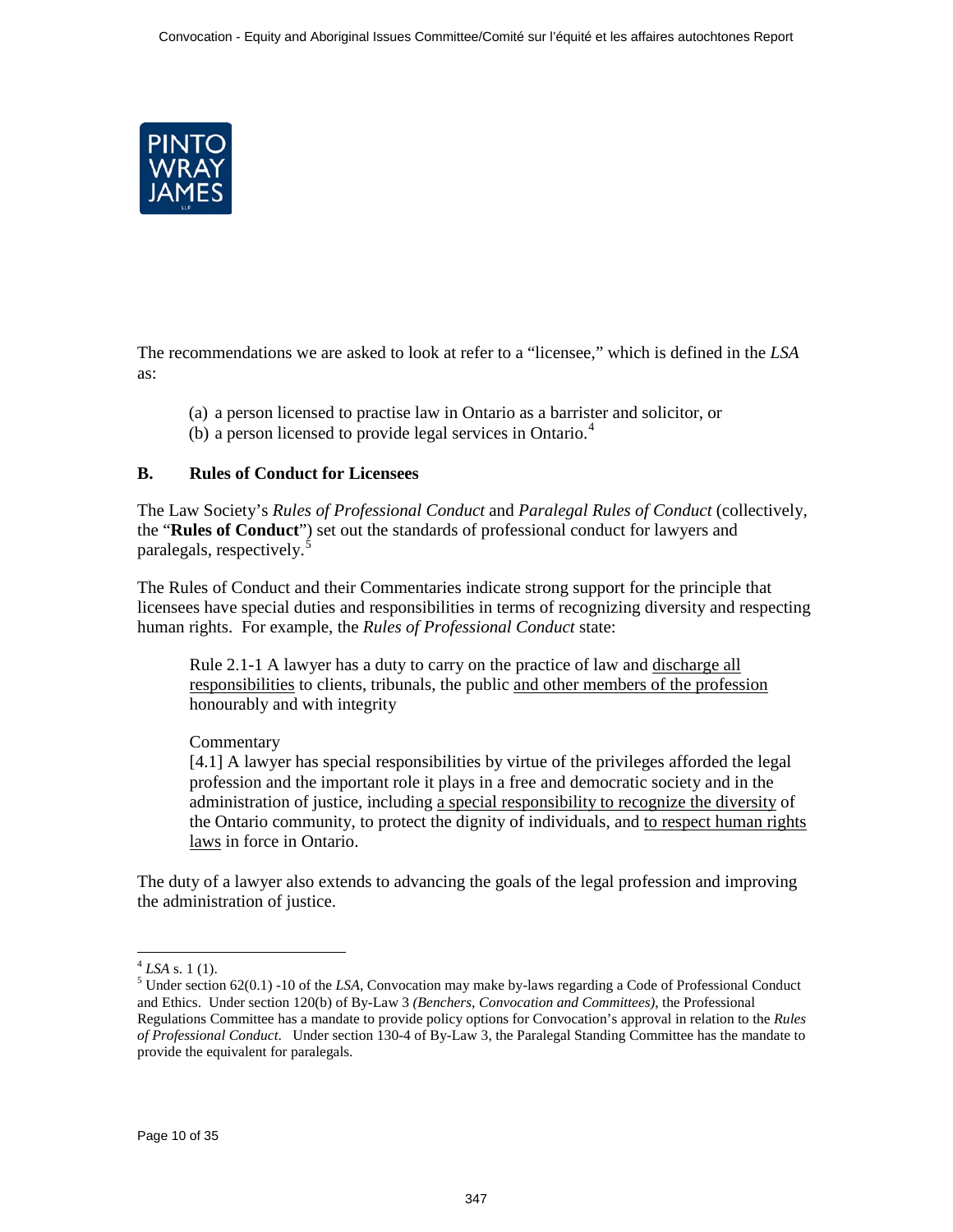

Rule 2.1-2 A lawyer has a duty to uphold the standards and reputation of the legal profession and to assist in the advancement of its goals, organizations and institutions.

Based on the concept that lawyers have greater responsibilities than private citizens and lawyers' special role in the community, lawyers' obligations to encourage public respect for, and to try to improve the administration of justice, extends beyond their professional activities.

Rule 5.6-1 A lawyer shall encourage public respect for and try to improve the administration of justice.

#### **Commentary**

[1] The obligation set out in the rule is not restricted to the lawyer's professional activities but is a general responsibility resulting from the lawyer's position in the community. A lawyer's responsibilities are greater than those of a private citizen. A lawyer should take care not to weaken or destroy public confidence in legal institutions or authorities by irresponsible allegations. The lawyer in public life should be particularly careful in this regard because the mere fact of being a lawyer will lend weight and credibility to public statements. Yet for the same reason, a lawyer should not hesitate to speak out against an injustice.

Non-Discrimination Rule: Rule 6.3.1 deals specifically with lawyers' special responsibility not to discriminate including with respect to the professional employment of licensees:

6.3.1-1 A lawyer has a special responsibility to respect the requirements of human rights laws in force in Ontario and, specifically, to honour the obligation not to discriminate on [grounds prohibited in the Code] with respect to professional employment of other lawyers, articled students, or any other person or in professional dealings with other licensees or any other person.

Moreover, Rule 6.3.1 contains a comprehensive Commentary section, fleshing out a lawyer's human rights duties and responsibilities. Key points from the commentary are:

#### **Commentary**

[1] The Law Society acknowledges the diversity of the community of Ontario in which lawyers serve and expects them to respect the dignity and worth of all persons and to treat all persons equally without discrimination.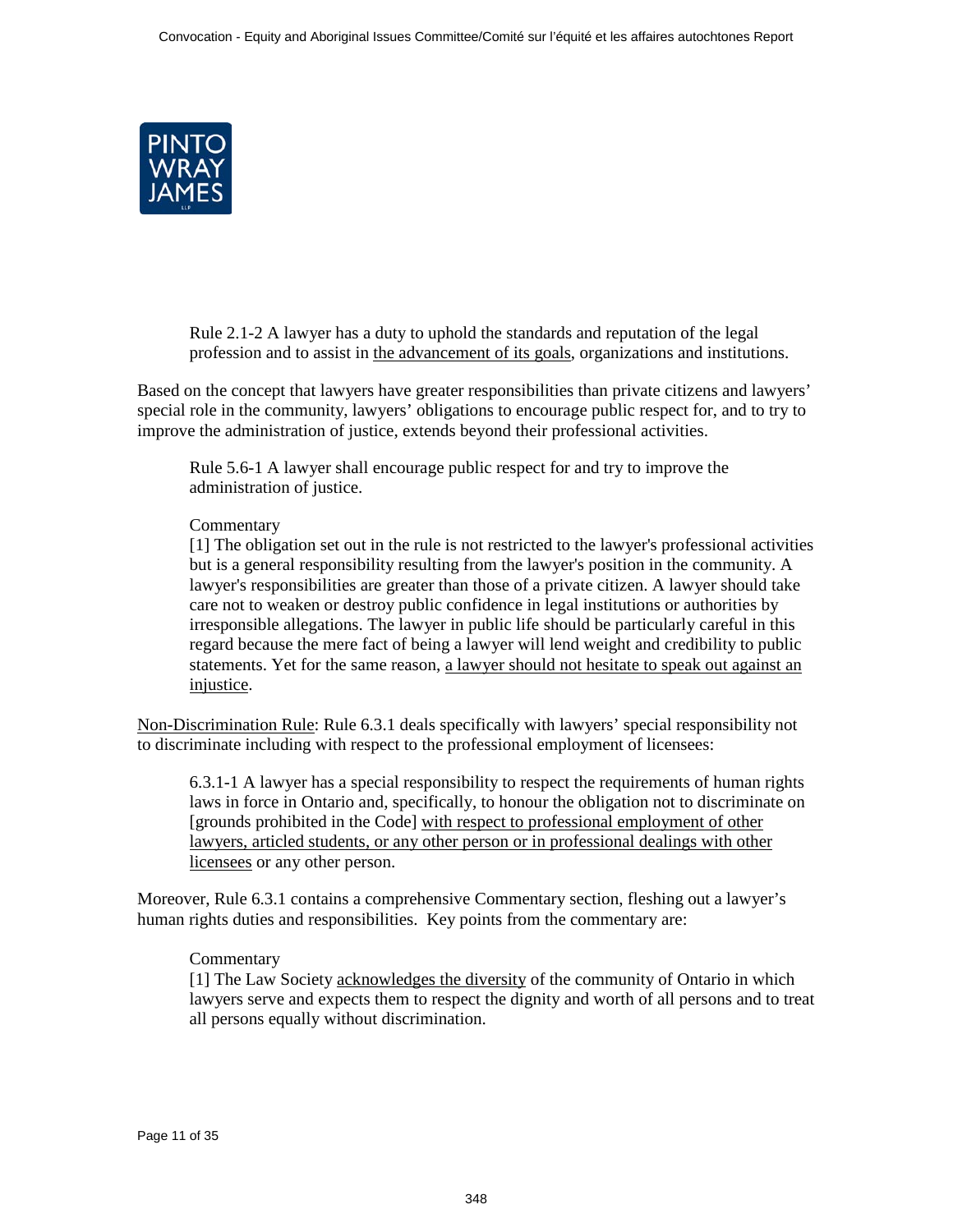<span id="page-11-0"></span>

[2] This rule sets out the special role of the profession to recognize and protect the dignity of individuals and the diversity of the community in Ontario.

And, further, Rule 6.3.1 states:

Rule 6.3.1-2 A lawyer shall ensure that no one is denied services or receives inferior service on the basis of the grounds set out in this rule.

Rule 6.3.1-3 A lawyer shall ensure that their employment practices do not offend rule 6.3.1-1 and 6.3.1-2.

Section 2.03 of the *Paralegal Rules of Conduct* contains a similar requirement to acknowledge and abide by human rights laws in Ontario with respect to both the provision of services to the public and employment practices.

# **C. Judicial Commentary on the** *Law Society Act*

In *Trinity Western University v The Law Society of Upper Canada*, <sup>6</sup> the Divisional Court held that a complete reading of the *LSA* shows that the Law Society is empowered to carry out more functions than just the one set out in s. 4.1 and that:

[58] For all of these reasons, therefore, we conclude that the principles that are set out in s. 4.2, and that are to govern the respondent's exercise of its functions, duties and powers under the *Law Society Act*, are not restricted simply to standards of competence. Rather, they engage the respondent in a much broader spectrum of considerations with respect to the public interest when they are exercising their functions, duties and powers, including whether or not to accredit a law school.

[96] In addition to those realities, we are satisfied that, in carrying out its mandate under its enabling statute, the respondent, throughout its long history, has acted to remove obstacles based on considerations, other than ones based on merit, such as religious affiliation, race, and gender, so as to provide previously excluded groups the opportunity to obtain a legal education and thus become members of the legal profession in Ontario.

 $\overline{a}$ <sup>6</sup> *Trinity Western University v The Law Society of Upper Canada*, 2015 ONSC 4250 (Div Ct) ["*TWU*"].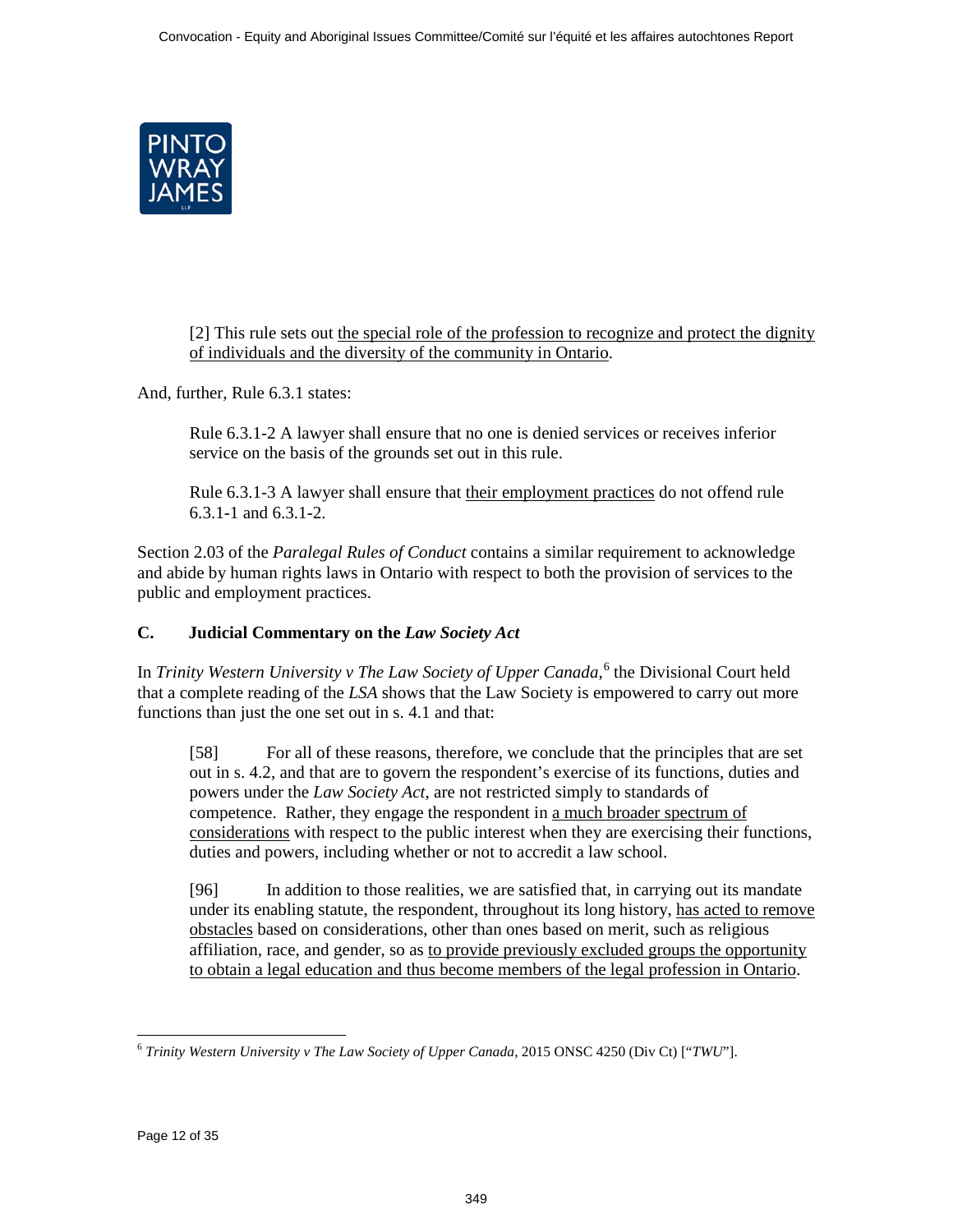<span id="page-12-0"></span>

[97] In keeping with that tradition, throughout those many years, the respondent has acted to remove all barriers to entry to the legal profession save one – merit. It is the respondent's position that it is in the public interest to ensure that the legal profession is open to everyone. It views that approach as being fundamental to its functions. In adopting that position, the respondent says that it achieves two companion objectives. One is to ensure diversity in the legal profession. The other is that, if the legal profession is open to everyone then, perforce, it is open to "the best and the brightest".

On appeal of that decision, the Ontario Court of Appeal grappled with section 4.1 and 4.2 of the *LSA*, finding that:

[108] I agree with Ms. Kristjanson's analysis and the Divisional Court's conclusion. There is no wall between ss. 4.1 and 4.2 of the *LSA*. The LSUC has an obligation to govern the legal profession in the public interest: see *Groia v. Law Society of Upper Canada*, 2016 ONCA 471 (CanLII), at para. 89. In setting and maintaining standards of learning, professional competence and professional conduct under s. 4.1 of the *LSA*, the LSUC is entitled to do so against the backdrop of the composition of the legal profession, including the desirable goal of promoting a diverse profession.

[110] That the LSUC is also subject to the *Charter* and the *HRC* means that *Charter* and human rights values must inform how the LSUC pursues its stated objective of ensuring equal access to the profession.<sup>7</sup>

The Court of Appeal also noted a key component of the Divisional Court's reasons that:

…in assessing the "public interest", the LSUC is entitled to consider that the impact of TWU's Community Covenant on members of the LGBTQ community is contrary to the equality rights protections in the *Charter* and the *HRC*; 8

Similarly, we might say that in its duty to advance the cause of justice, the Law Society is entitled to consider that the impact of systemic barriers on racialized licensees in the legal professions is contrary to their equality rights protections in the *Charter* and the *Code*.

 $\overline{a}$ 

<sup>7</sup> *Trinity Western University v The Law Society of Upper Canada*, 2016 ONCA 518 ["*TWU*"]. <sup>8</sup> *Ibid.* at para. 51.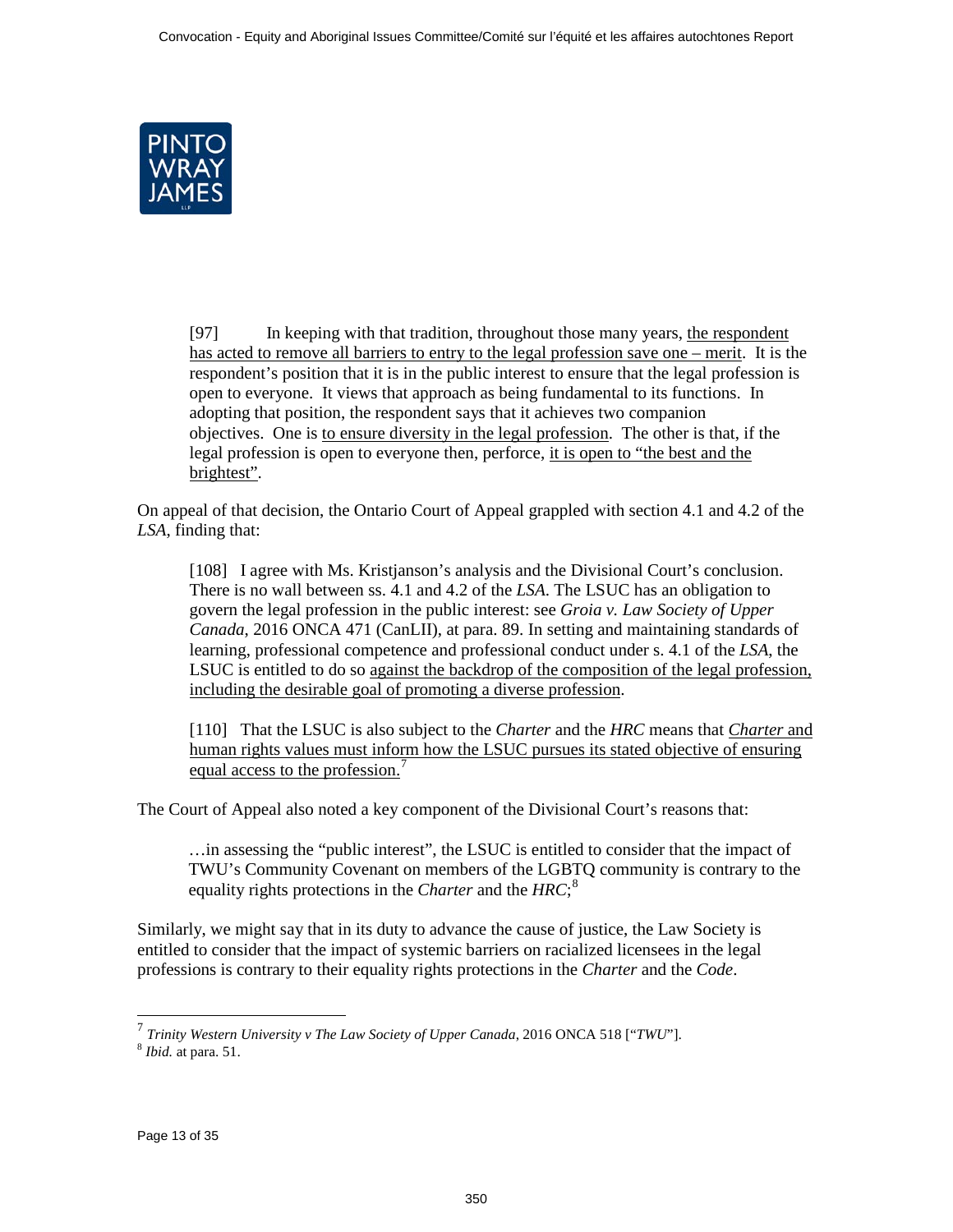<span id="page-13-0"></span>

# **D. Summary of the** *Law Society Act*

Our review of the *LSA*, the Rules of Conduct and relevant judicial commentary indicates that:

- The Law Society has a duty to advance the cause of justice and the rule of law.
- The Law Society has a duty to facilitate access to justice for the people of Ontario.
- The Law Society has a duty to protect the public interest.
- The Law Society has a duty to act in a timely, open and efficient manner.
- Regulation should be proportionate to the regulatory objectives intended.
- Licensees have a duty to discharge all their professional responsibilities including to other members of the profession honourably and with integrity.
- The Law Society's exercise of its functions, duties and powers are not restricted simply to standards of competence and engage a much broader spectrum of considerations with respect to the public interest.
- Licensees have a special responsibility to recognize the diversity of the Ontario community and to respect human rights.
- Licensees have a duty to advance the goals of the legal profession.
- Lawyers should not hesitate to speak out against an injustice.
- Licensees have a special responsibility to respect the requirements of human rights including with respect to professional employment of others in the profession and with respect to licensees' employment practices.
- With the desirable and legitimate goal of ensuring diversity in the profession, the Law Society has historically acted to remove obstacles to the profession and to provide previously excluded groups the opportunity to become members of the profession.

# **4. The Ontario** *Human Rights Code*

Human rights law in Ontario is governed by the *Human Rights Code*. 9 The *Code* applies to every person in Ontario, including both public and private institutions and businesses. "Person" is broadly defined and includes an individual as well as a corporation.<sup>10</sup>

The Preamble to the *Code* states that it is public policy in Ontario to recognize the dignity and worth of every person and to provide for equal rights and opportunities without discrimination.

<sup>&</sup>lt;sup>9</sup> Human Rights Code, RSO 1990, c H 19 ["Code"].

<sup>&</sup>lt;sup>10</sup> *Code* s. 46 and *Legislation Act, 2006*, SO 2006, c 21, Sch F, s. 87.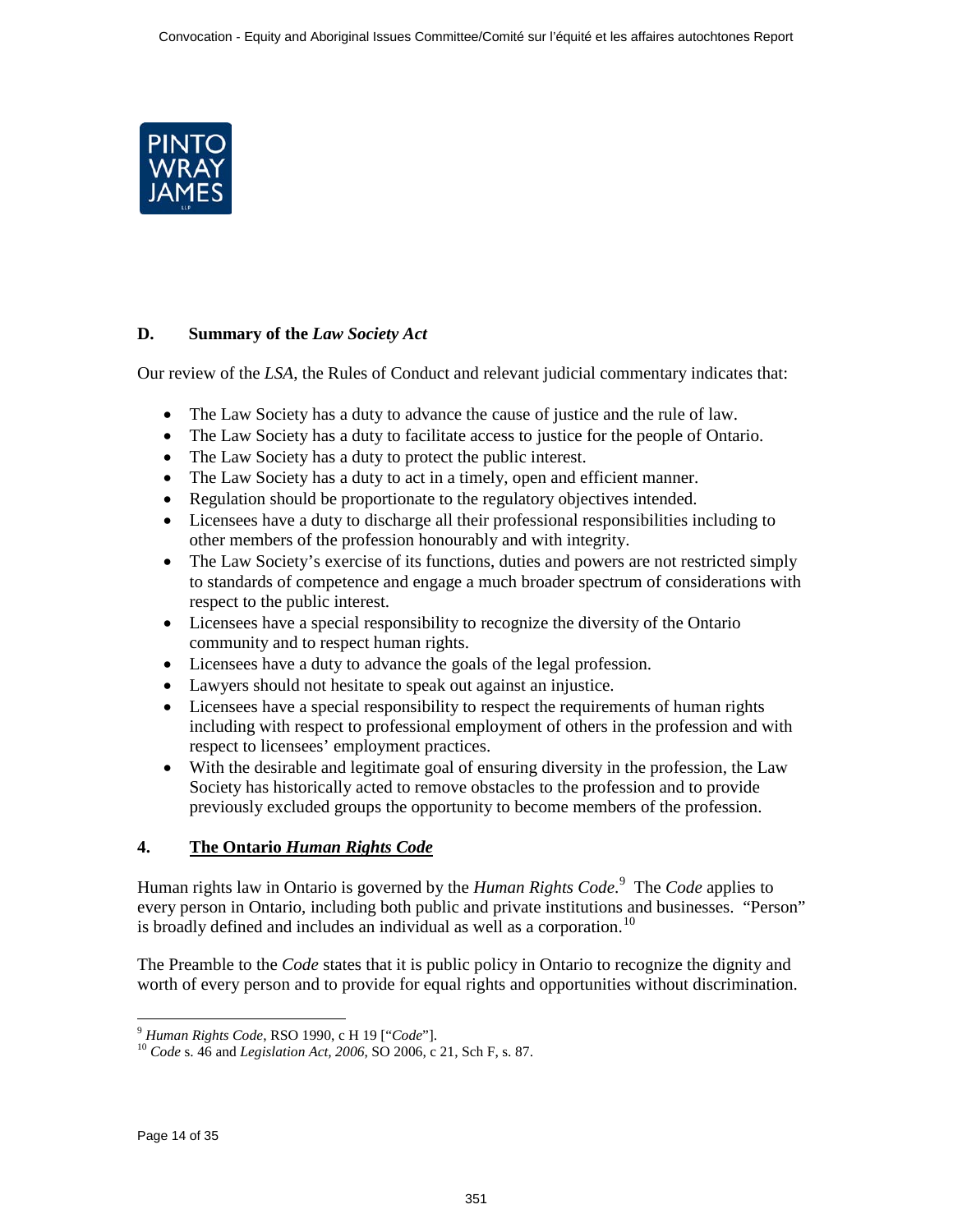

The *Code* aims to create a climate of understanding and mutual respect for the dignity and worth of each person.

The *Code* provides protection from discrimination in the following five "social areas":

- employment
- goods, services and facilities
- accommodation (housing)
- membership in a vocational association (including a self-governing profession)
- contracts

There are 17 "prohibited grounds" of discrimination under the *Code*:

- race, ancestry, place of origin, colour, ethnic origin
- citizenship
- creed
- sex
- sexual orientation
- gender identity
- gender expression
- disability
- age
- marital status
- family status
- receipt of public assistance (in accommodation only)
- record of offences (in employment only)

The *Code* regulates conduct in the above social areas and in respect of the prohibited grounds. It does not regulate thought, belief, or conscience. This point cannot be overstated. Individuals are free to think and believe what they want including disagreeing with the precepts of equality and non-discrimination in the *Code*; however, it is at the point of conduct that their freedom is constrained. The Supreme Court of Canada explained this succinctly: "The freedom to hold beliefs is broader than the freedom to act on them."<sup>11</sup> In other words, people are entitled to hold

 $\overline{a}$ <sup>11</sup> *Trinity Western University v British Columbia College of Teachers, 2001 SCC 31 at para 36.*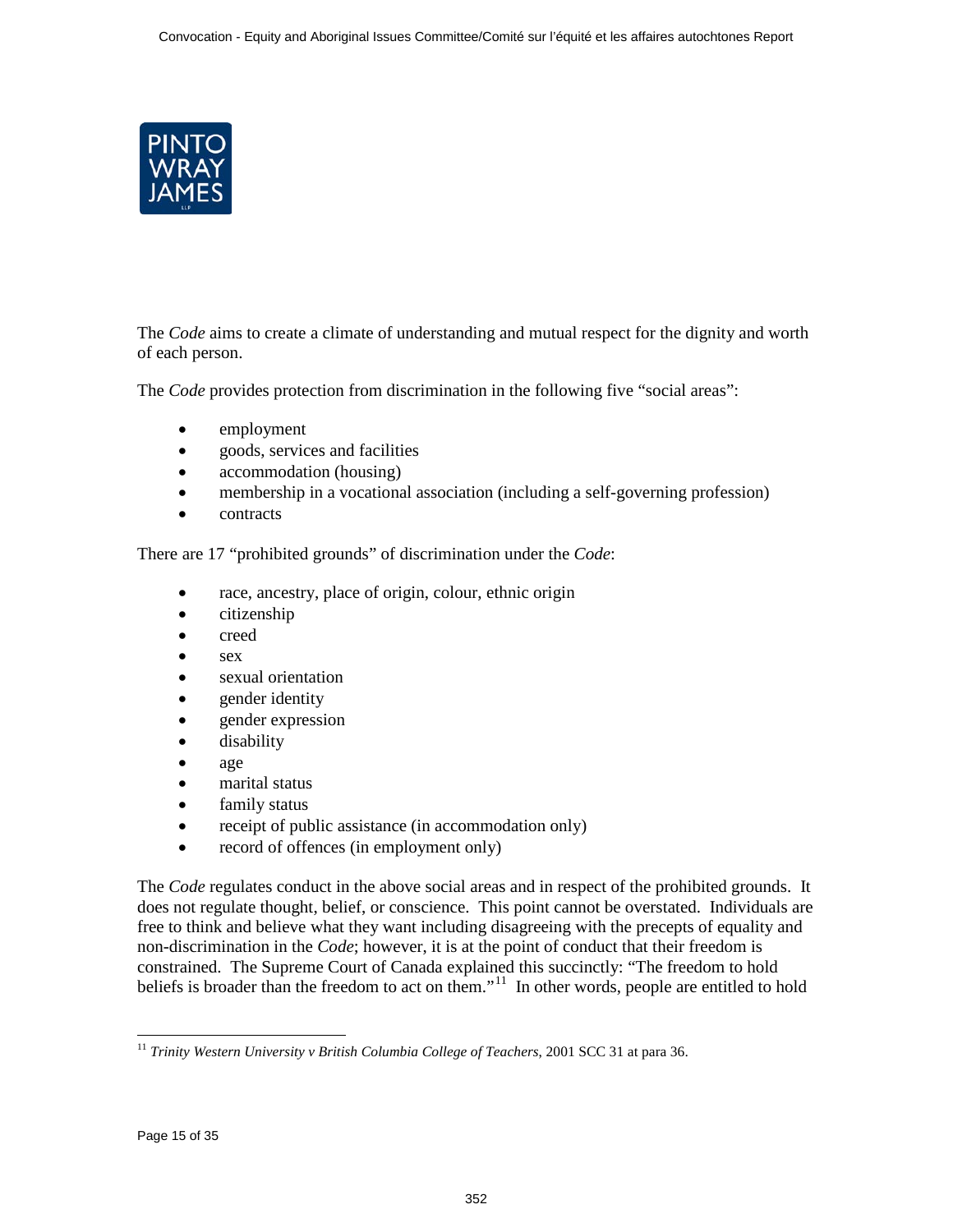

prejudicial views; but they are not entitled to act upon them (i.e. discriminate) in the social areas identified in the *Code*.

The *Code* has primacy over any other statute in Ontario (generally, in cases of conflict, other legislation must conform to the *Code*); and is viewed by the courts as being quasi-constitutional in nature because of its unique and fundamental importance.<sup>12</sup>

The *Code* prohibits both direct and indirect discrimination. Section 9 of the *Code* provides that: "No person shall infringe or do, directly or indirectly, anything that infringes a right under this Part."

The sections of the Ontario *Code* that are germane to this opinion are:

- Section 1 (equal treatment without discrimination in services);
- Section 5 (equal treatment without discrimination in employment);
- Section 6 (equal treatment without discrimination in the area of vocational associations, which includes membership in a self-governing profession);
- Section 14 (special programs)

The *Code* makes specific provision for the implementation of a special program designed to ameliorate discrimination and disadvantage. Section 14 of the *Code* states:

14. (1) A right under Part I is not infringed by the implementation of a special program designed to relieve hardship or economic disadvantage or to assist disadvantaged persons or groups to achieve or attempt to achieve equal opportunity or that is likely to contribute to the elimination of the infringement of rights under Part I.

In *Carter v Elementary Teachers Federation of Ontario*, the Human Rights Tribunal of Ontario held:

[24] Section 14 of the *Code* is a complete defence to an allegation of discrimination when the challenge to the program comes from someone whose needs do not fall within the purpose or underlying rationale of the program (*Ball v. Ontario (Community and* 

 $\ddot{\phantom{a}}$ <sup>12</sup> *Code*, s. 47(2). See also: *Tranchemontagne v Ontario (Directors, Disability Support Program)*, 2006 SCC 14 at para 33 ["*Tranchemontagne*"]. The Court cites *Battlefords and District Co-operative Ltd v Gibbs*, [1996] 3 SCR 566 at para 18 and *Insurance Corp of British Columbia v Heerspink*, [1982] 2 SCR 145 at 158.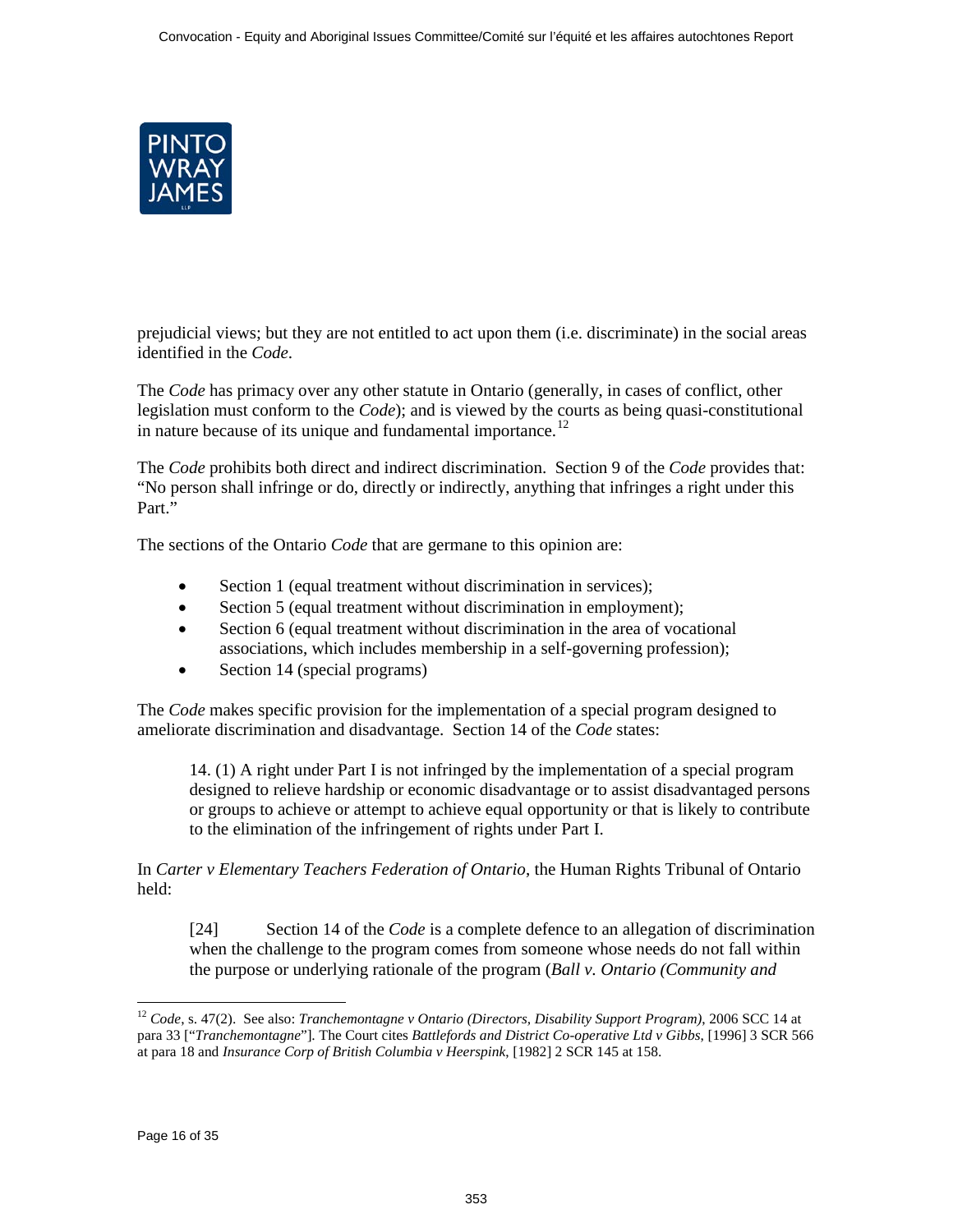

*Social Services)*, 2010 HRTO 360 (CanLII) (at para. 123). In *Ontario (Human Rights Commission) v. Ontario* (1994), 1994 CanLII 1590 (ON CA), 19 O.R. (3d) 387 (C.A.) **("***Roberts***"), at page 401, the court stated that the exemption of section 14 is invoked when the challenge to the program comes from a member of a historically privileged group. A special program can only be challenged by a member of a disadvantaged group that the special program is designed to assist, but who is otherwise excluded from that program (on the basis of age, for example)**. 13 (Emphasis in original)

The rights and obligations deriving from the *Code* that are applicable to the Law Society and its licensees are as follows:

- Licensees have the right to be free from discrimination on the basis of race (and any other enumerated ground of discrimination) in their employment (which includes hiring and promotion), in contracts (which might include partnership agreements), and in vocational associations (including membership in the Law Society). This right of a licensee to be *free from* discrimination in employment entails the corollary, namely, that employers of licensees have a duty under the *Code* to *ensure* a discrimination-free environment for its licensees.<sup>14</sup>
- Licensees also have obligations not to discriminate against members of the public who seek out or retain their legal services, or with regard to one another in their employment.
- Licensees also have a right not to be forced to disclose a human rights ground, such as their sexual orientation, age or disability, since such disclosure would have a disproportionate impact on certain *Code*-protected groups and has, historically, led to discrimination. In the section below dealing with Recommendation 3(3) (self-assessment survey) we deal with the question of whether asking individuals to self-disclose is inconsistent with the *Code*.
- The Law Society has an obligation not to discriminate against its members. In the section below dealing with Recommendation 3(1) (adopt and abide by a set of principles) we

<sup>&</sup>lt;sup>13</sup> Carter v Elementary Teachers Federation of Ontario, 2011 HRTO 1604 at para 24.

<sup>&</sup>lt;sup>14</sup> We note that licensees working in a federally regulated environment would not be subject to the *Code*, but rather the *Canadian Human Rights Act*.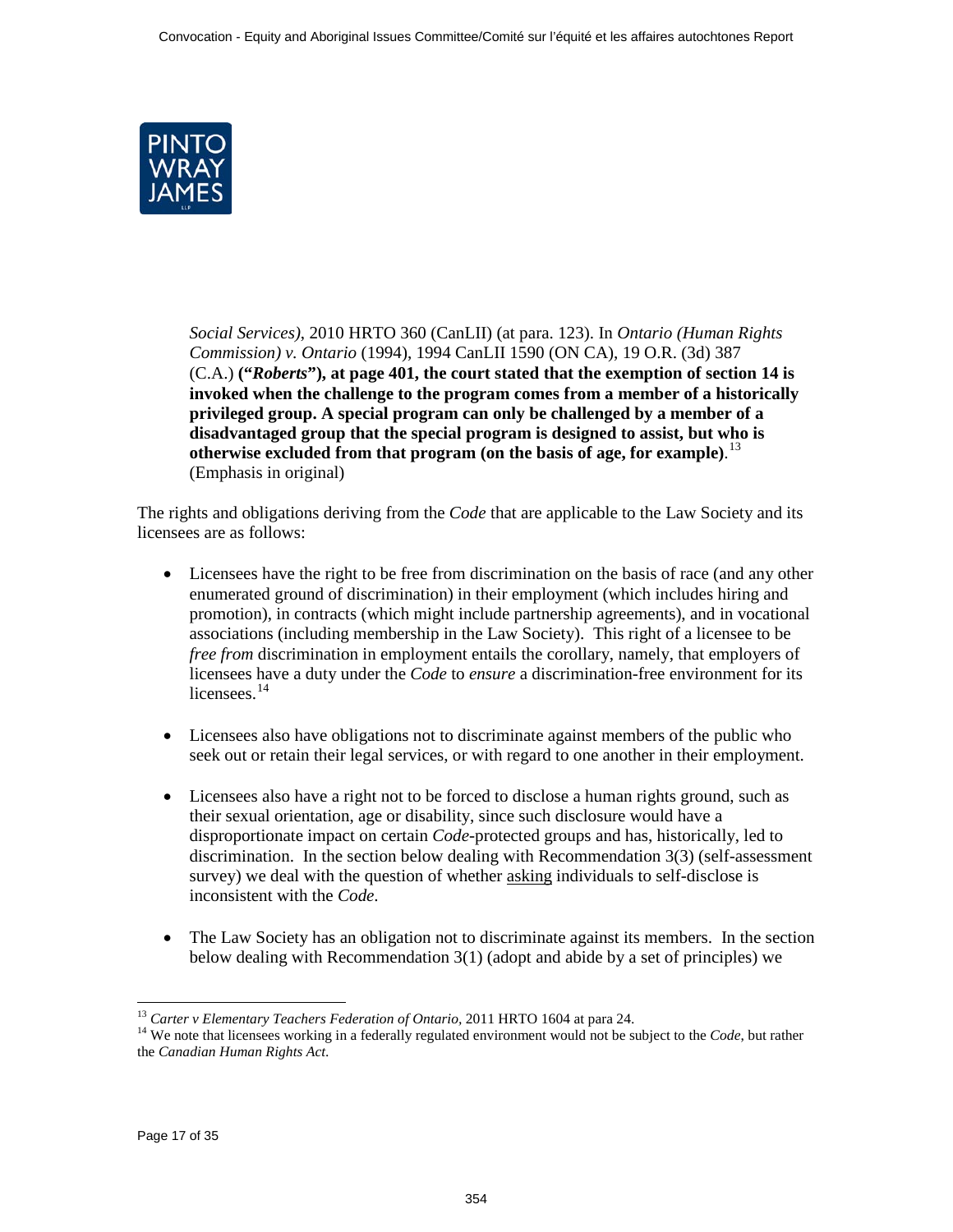<span id="page-17-0"></span>

deal with the question of whether this obligation extends to "promoting equality, diversity and inclusion" in the professions.

# **5. The** *Canadian Charter of Rights and Freedoms*

The *Canadian Charter of Rights and Freedoms*15 is part of the Constitution of Canada. It is the supreme law of the land and all federal and provincial/territorial laws, and government action under those laws, must comply with the *Charter*. The *Charter* does not directly regulate private activity or activity where there is no state involvement. Law societies and quasi-governmental institutions like universities may be subject to the *Charter* where they are found to be implementing a specific governmental policy or program, or exercising statutory authority.<sup>16</sup>

In Mahmud Jamal's legal opinion on the *Charter*, 17 provided to Convocation in the context of TWU's request for accreditation, he explained how the Law Society may be subject to the *Charter*:

The *Charter* may apply to an organization such as the Society as part of the apparatus of government or as a delegate of statutory authority. Even though the Society is insufficiently linked to or controlled by government to be considered part of its apparatus (given the independence of the bar), the *Charter* applies to the Society when it exercises its statutory discretion to set the requirement for licensing under the *LSA*. The Society must in these instances reach a decision that is consistent with the *Charter*.

Mr. Jamal's opinion went on to describe the impact of the Supreme Court's decision in *Doré v Barreau du Québec*: 18

In *Doré*, the Court had to decide whether the Disciplinary Council of the Barreau du Québec had failed to respect a lawyer's freedom of expression under s. 2(b) of the *Charter* when it decided to reprimand him for writing an inflammatory letter to a judge

 $\ddot{\phantom{a}}$ <sup>15</sup> *Canadian Charter of Rights and Freedoms*, The Constitution Act, 1982, Schedule B to the Canada Act 1982 (UK), 1982, c 11 ["*Charter*"]. <sup>16</sup> See: *McKinney v University of Guelph*, [1990] 3 SCR 229; *Eldridge v British Columbia (Attorney General)*,

<sup>[1997] 3</sup> SCR 624 at paras 42-43; and *Pridgen v University of Calgary*, 2012 ABCA 139 at paras 78-99. <sup>17</sup> Jamal, Mahmud, "The *Charter* and the Law Society's accreditation decision" April 5, 2014. Online:

[http://www.lsuc.on.ca/uploadedFiles/IssuesCanadianCharterRightsFreedoms.pdf.](http://www.lsuc.on.ca/uploadedFiles/IssuesCanadianCharterRightsFreedoms.pdf) In the excerpts from Mr. Jamal's legal opinion, we have not included legal citation, but it can be found in his opinion. <sup>18</sup> *Doré v Barreau du Québec*, 2012 SCC 12 ["*Dore*"].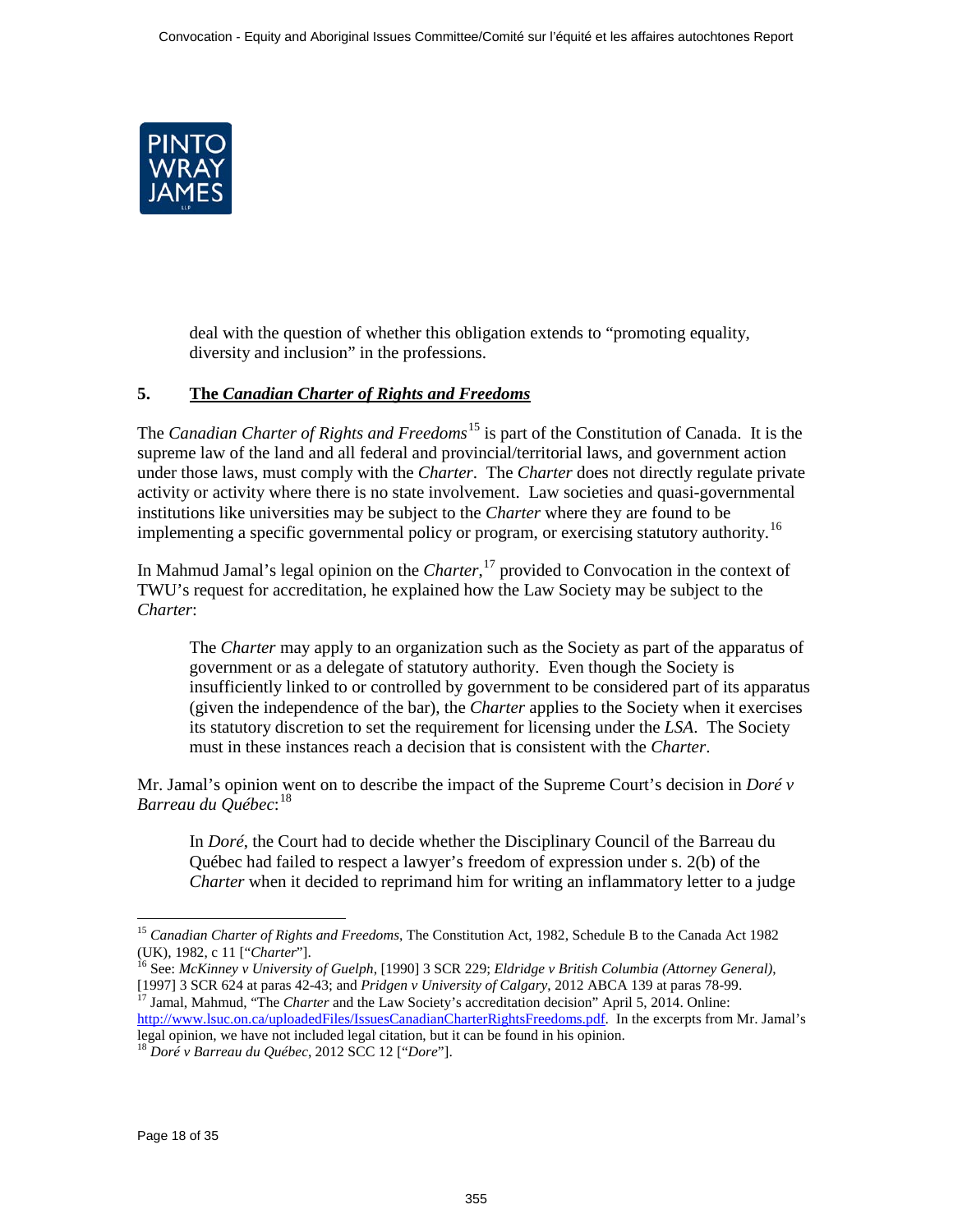

after a court hearing. In addressing this issue, the Court took the opportunity to clarify "how to protect *Charter* guarantees and the values they reflect in the context of adjudicated administrative decisions."

The Court held that administrative decision-makers must consider the *Charter* when they exercise discretion granted under statutory authority. The Court stated that "administrative decision-makers must act consistently with the values underlying the grant of discretion, including *Charter* values." The Court embraced what it called a "richer conception of administrative law, under which discretion is exercised 'in light of constitutional guarantees and the values they reflect'", such that "administrative decisions are always required to consider fundamental values." The Court stated that "administrative bodies are empowered, and indeed required, to consider *Charter* values within their scope of expertise."

*Doré* also provides guidance on how the *Charter* applies when a decision-maker exercises discretion granted under statutory authority. The Court stated that, fundamentally, a statutory decision-maker must "balance the *Charter* values with the statutory objectives." This involves a two-step process:

At the first stage, "the decision-maker should first consider the statutory objectives."

At the second stage, "the decision-maker should ask how the *Charter* value at issue will best be protected in view of the statutory objectives." This "requires the decision-maker to balance the severity of the interference of the *Charter* protection with the statutory objectives."

The Court explained that this decision-making process is fundamentally about ensuring "balance and proportionality." That is, the decision-maker must strike "an appropriate balance between rights and objectives" to ensure that the "rights at issue are not unreasonably limited." Put differently, the decision-maker must ensure that any decision "interferes with the relevant *Charter* guarantee no more than is necessary given the statutory objectives."

In *Doré* and *TWU*, the Barreau du Québec and the Law Society respectively were making specific discretionary decisions that would directly impact a licensee (or potential licensee). Here, the Law Society is engaged in a similar kind of exercise, the imposition of conditions on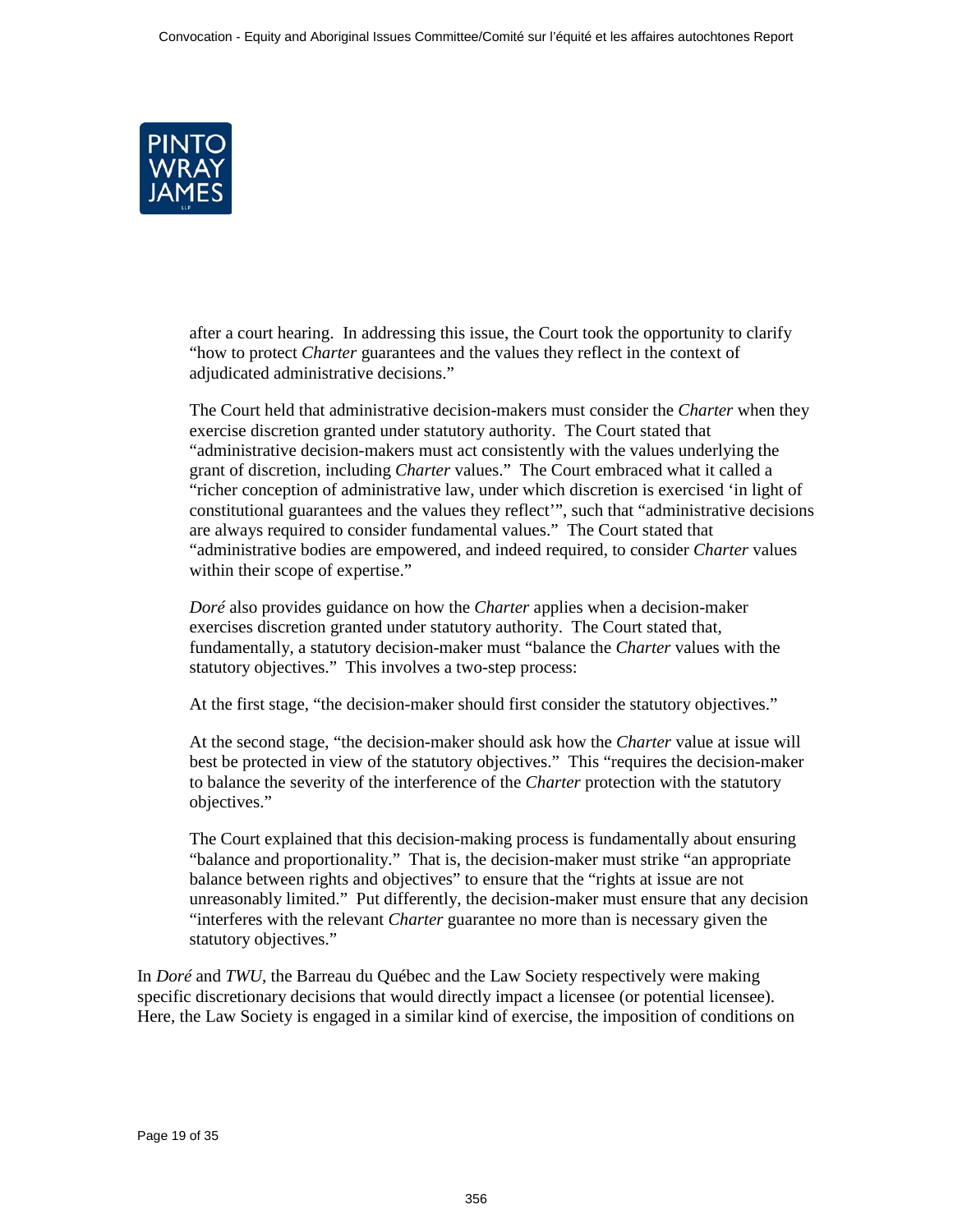

licensees in relation to their acknowledgment and promotion of equality, diversity and inclusion principles, and certain reporting requirements. Accordingly, we believe that *Doré* applies.

The first stage of the analysis, considering the statutory objectives, has already been done (see the above section on Summary of the *LSA*). The Law Society is pursuing a statutory mandate to advance justice in the public interest to eradicate barriers for racialized licensees, and others, in the legal professions.

The second stage involves identifying the *Charter* values at issue and determining if the Law Society has struck the appropriate balance to ensure *Charter* rights are not unreasonably limited. In *Doré*, the Supreme Court clarified that, to determine whether administrative decision-makers have exercised their statutory discretion in accordance with *Charter* protections, the review should be in accordance with an administrative law approach (set out in *Doré*), not a s. 1 *Oakes* analysis. The standard of review is reasonableness.

The *Charter* values (and corresponding *Charter* sections) that appear to be implicated are:

- Freedom of conscience (s. 2a)
- Freedom of thought, belief, opinion and expression (s. 2b)
- Freedom of association (s. 2d)
- Right to liberty  $(s, 7)$ ; and
- Right to Equality  $(s.15)$ .

It is conceivable that a licensee may assert that some or all of the above constitutional rights and freedoms are compromised by the implementation of the Recommendations. The licensee could assert that, pursuant to the Recommendations, they must abide by a statement of principles that they may not believe in; hire, promote and associate with licensees they may otherwise avoid; and complete certain reporting activities that they would rather not. Further, the licensee may take the position that the Recommendations favour racialized and/or other equity seeking groups and, in that sense, discriminate against other licensees contrary to the equality provisions of the *Charter*.

On the last point, we are confident that the Law Society would avoid liability and be able to characterize its Recommendations as an ameliorative program, defensible under section 15(2) of the *Charter.* In *R v Kapp*, the Supreme Court held that: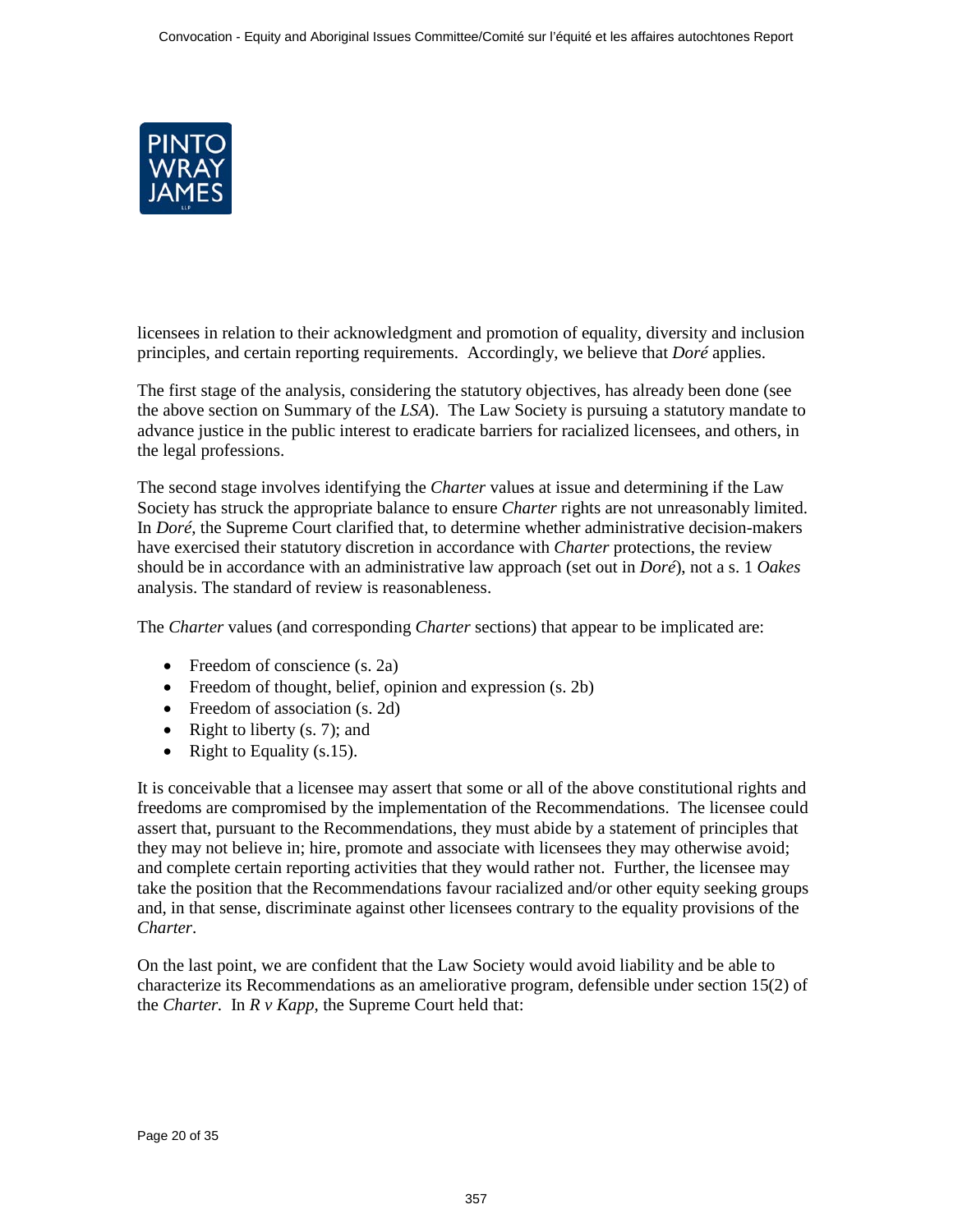

[3] …where a program makes a distinction on one of the grounds enumerated under s. 15 or an analogous ground but has as its object the amelioration of the conditions of a disadvantaged group, s. 15's guarantee of substantive equality is furthered, and the claim of discrimination must fail. …<sup>19</sup>

With respect to the other *Charter* rights and freedoms, the question is whether the Recommendations strike the appropriate balance between removing barriers for entry and progression in the professions and licensees' constitutional freedoms. We think they do. The Divisional Court in Ontario, albeit in the *TWU* context, has already spoken favourably about the Law Society attempting to eradicate discrimination in its ranks:

[116] In exercising its mandate to advance the cause of justice, to maintain the rule of law, and to act in the public interest, the respondent was entitled to balance the applicants' rights to freedom of religion with the equality rights of its future members, who include members from two historically disadvantaged minorities (LGBTQ persons and women). It was entitled to consider the impact on those equality rights of accrediting TWU's law school, and thereby appear to give recognition and approval to institutional discrimination against those same minorities. Condoning discrimination can be ever much as harmful as the act of discrimination itself.

We provide further reasons for why the Recommendations likely satisfy the *Doré* requirement to balance statutory objective with *Charter* values in our discussion of the specific Recommendations below.

In summary, the *Charter* applies to the Recommendations and how they will impact licensees. Per *Doré*, a court or tribunal would examine whether the Law Society has sufficiently balanced its statutory objectives against licensees' *Charter* rights and freedoms. If the Recommendations are challenged from the perspective that they constitute discrimination against non-equity seeking groups, the Law Society would likely be able to characterize its equity, diversity and inclusion initiatives as an ameliorative program, defensible under section 15(2).

 $\overline{a}$ <sup>19</sup> *R v Kapp*, 2008 SCC 41 at para. 3 ["*Kapp*"].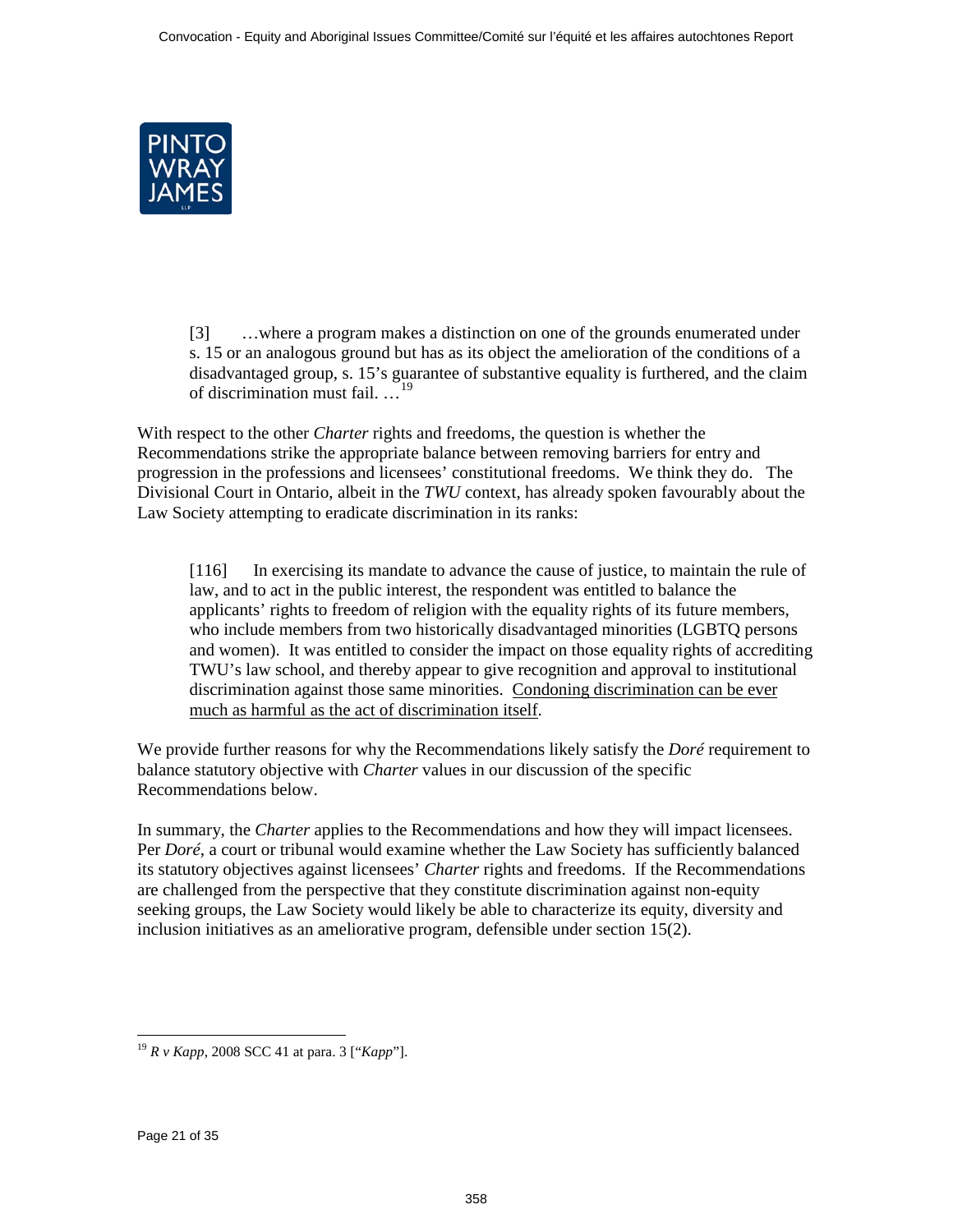<span id="page-21-0"></span>

# **6. Analysis**

# *Are any of the following recommendations – 3 (1), (2) and (3) – inconsistent with the rights and obligations of The Law Society of Upper Canada and its licensees under the Law Society Act, the Ontario Human Rights Code and/or the Canadian Charter of Rights and Freedoms?*

In this section we apply the rights and obligations of the Law Society and its licensees in the *LSA*, *Code*, and *Charter* to determine whether or not the Recommendations are inconsistent with these rights and obligations. We also identify any implementation challenges.

# **A. Recommendation 3(1)**

## *The Law Society will… require every licensee to adopt and to abide by a statement of principles acknowledging their obligation to promote equality, diversity and inclusion generally, and in their behaviour towards colleagues, employees, clients and the public.*

In our view, there is nothing inconsistent with Recommendation 3(1) having regard to the rights and obligations of the Law Society and its licensees under the *LSA*, *Code*, or *Charter*. The reality is that licensees are already bound by human rights equality, diversity and inclusion principles under the *LSA*, lawyer and paralegal Rules, and the *Code*. What Recommendation  $3(1)$  would do, is:

- i. Require licensees to adopt a statement of principles regarding their own behaviour;
- ii. Require licensees to abide by and acknowledge their own statement of principles;
- iii. Require that the statement of principles acknowledges the obligation is to promote equality, diversity and inclusion generally; and
- iv. Specifically in their behaviour towards colleagues, employees, clients and the public.

We deal with each of these aspects in turn to determine if the proposal is inconsistent with the three statutes or raises implementation challenges.

# **i) Require licensees to adopt a statement of principles regarding their own behaviour**

The Law Society is within its authority to require the adoption of a statement of principles since section 62 of the *LSA* provides Convocation with the power to make By-Laws including with respect to "prescribing oaths and affirmations for applicants for a license" and "authorizing and providing for the preparation, publication and distribution of a code of professional conduct and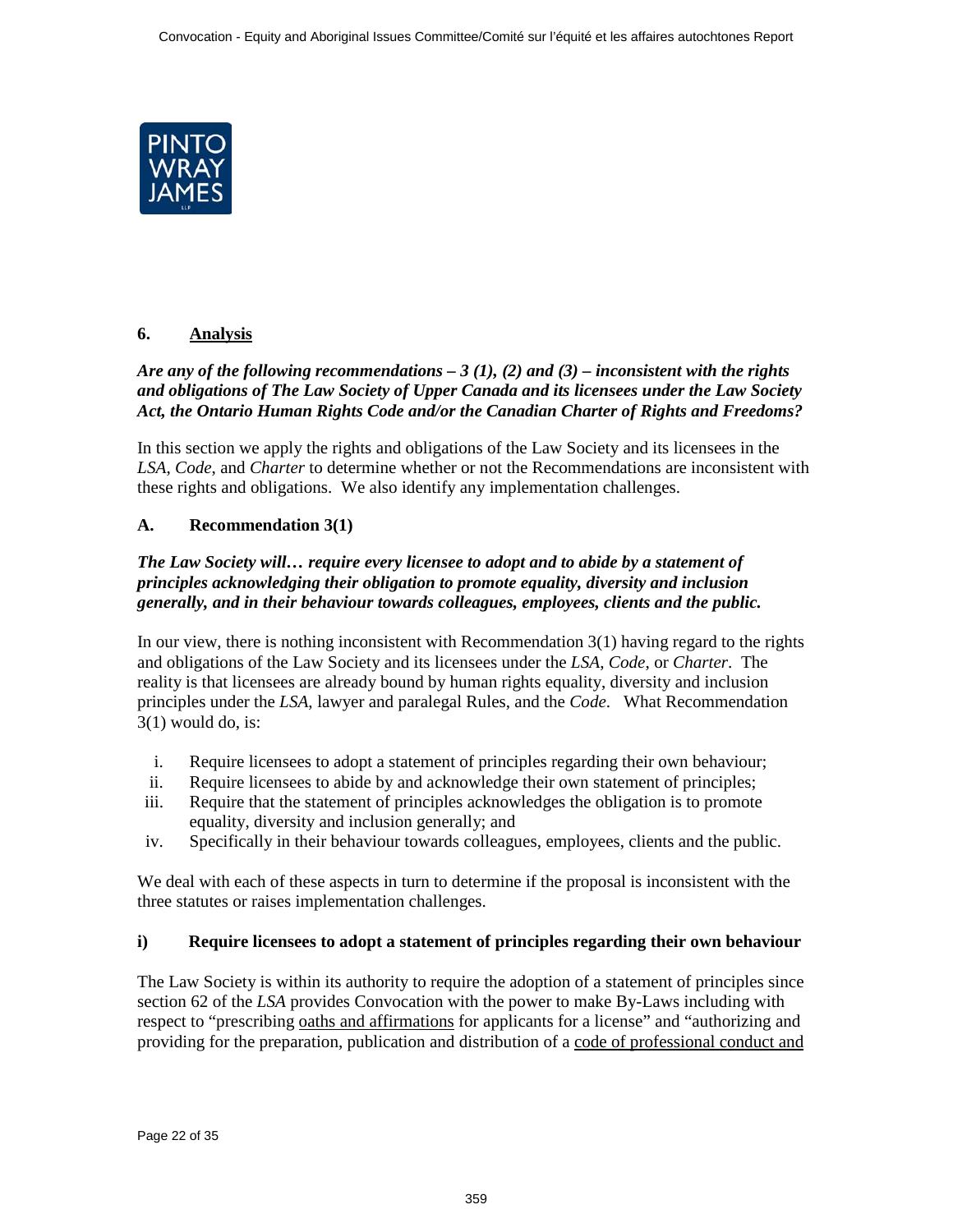

ethics." By-Law 4 sets out the general requirements for issuing a license, which includes an applicant taking an oath.<sup>20</sup>

Furthermore, By-Law 3 of the Law Society creates and empowers the Professional Regulation Committee and Paralegal Committee to recommend, for Convocation's approval, policy options in relation to the regulation of licensees, and creates and empowers the Equity and Aboriginal Issues Committee to develop policy options for the promotion of equity and diversity related to the practice of law and provision of legal services in Ontario.<sup>21</sup> In our view, the Law Society does not need to create a new By-Law specifically for a "Human Rights Statement of Principles."

Conceptually, requiring licensees to adopt a human rights statement of principles is likely to make tangible, more personal and more readily accessible what is a currently a generic human rights obligation towards the professions that already exists in the *LSA*, lawyer and paralegal Rules, and the *Code*.

# **ii) Require licensees to abide by and acknowledge their own statement of principles**

Under this Recommendation, not only must licensees adopt a human rights statement of principles, but they must also abide by it. This represents licensees having to "walk the walk" in respect of their human rights obligations towards the professions. Once again, we do not see this as inconsistent, in any way, with licensees' current obligations as outlined above, except the obligations would be specified in an "in-house" statement of principles document, not located in some regulatory document maintained by the Law Society.

## **iii) Require that the statement of principles acknowledges the obligation to promote equality, diversity and inclusion generally**

The *Final Report* has identified a significant problem of system discrimination in the lawyer and paralegal professions:

<sup>&</sup>lt;sup>20</sup> The Law Society of Upper Canada, By-Law 4, s. 8(1).

<sup>&</sup>lt;sup>21</sup> The Law Society of Upper Canada, By-Law 3, ss. 120 and 122.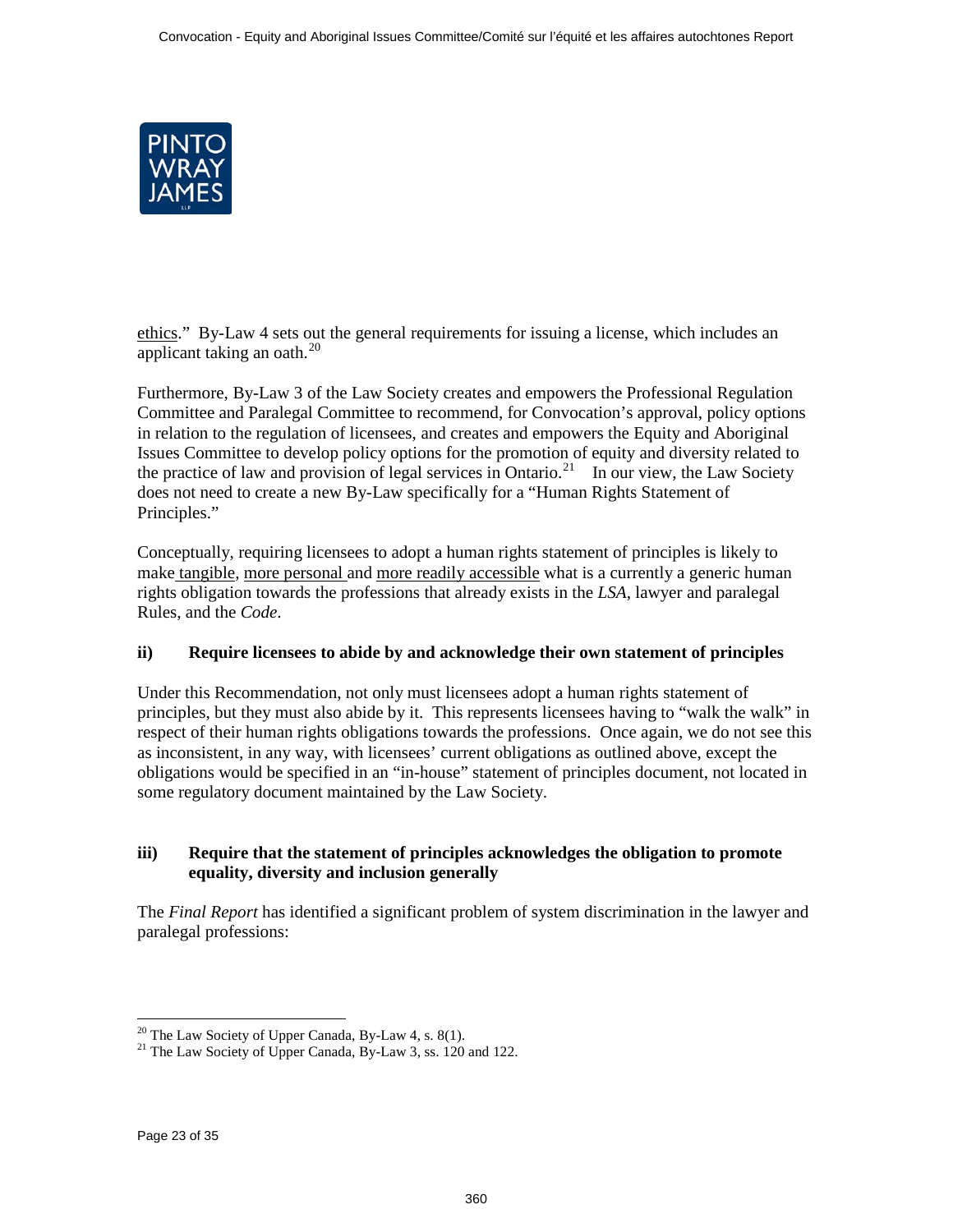

The qualitative and quantitative data the Working Group obtained from the engagement process identified widespread barriers experienced by racialized licensees within the legal professions at all stages of their careers.<sup>2</sup>

Recommendation 3(1) represents the Law Society taking action on this problem by requiring that every licensee effectively promote equality, diversity and inclusion generally. At first glance, this particular aspect of the Recommendation gave us pause. We wondered whether the obligation on licensees to "promote" equality, diversity and inclusion is something wholly different than a mere obligation to not discriminate; and further, we were uncertain what promoting equality, diversity and inclusion "generally" meant (discussed below).

We concluded that promoting means "to encourage" and encouraging equality, diversity and inclusion is indeed something more than not discriminating. It connotes taking an active, not passive, role. However, given statutory mandates to "advance the cause of justice," "act in a timely manner," and act "in the public interest" nothing in this Recommendation was inconsistent with the three statutes. We also do not think that the language of "promoting equality, diversity and inclusion" is so vague as to set an impossible standard of professional regulation. The *Rules of Professional Conduct*, for instance, contain other terms such as acting "honourably and with integrity," which similarly have a broad meaning.

Recall that the Commentary to the non-discrimination Rule 6.3.1 speaks of "the special role of the profession to recognize and protect the dignity of individuals and the diversity of the community in Ontario," and that Rule 6.3.1-2 requires that lawyers ensure that their employment practices do not offend the non-discrimination Rule. Also recall the Ontario Court of Appeal's language in *TWU* that "the LSUC is entitled [in setting and maintaining standards of professional conduct] to do so against the back drop of the composition of the legal profession, including the desirable goal of promoting a diverse profession."<sup>23</sup> Furthermore, since the Law Society has identified systemic barriers facing licensees as a significant problem, and eradicating those barriers as a goal, lawyers have a duty to advance that goal (Rule 2.1-2). Mandating promotion of equality, diversity and inclusion is within the scope of permissible regulation, not something outside of it.

<sup>&</sup>lt;sup>22</sup> Final Report, p. 4.

<sup>&</sup>lt;sup>23</sup> *TWU* (CA), *supra* note [7,](#page-12-0) para. 108.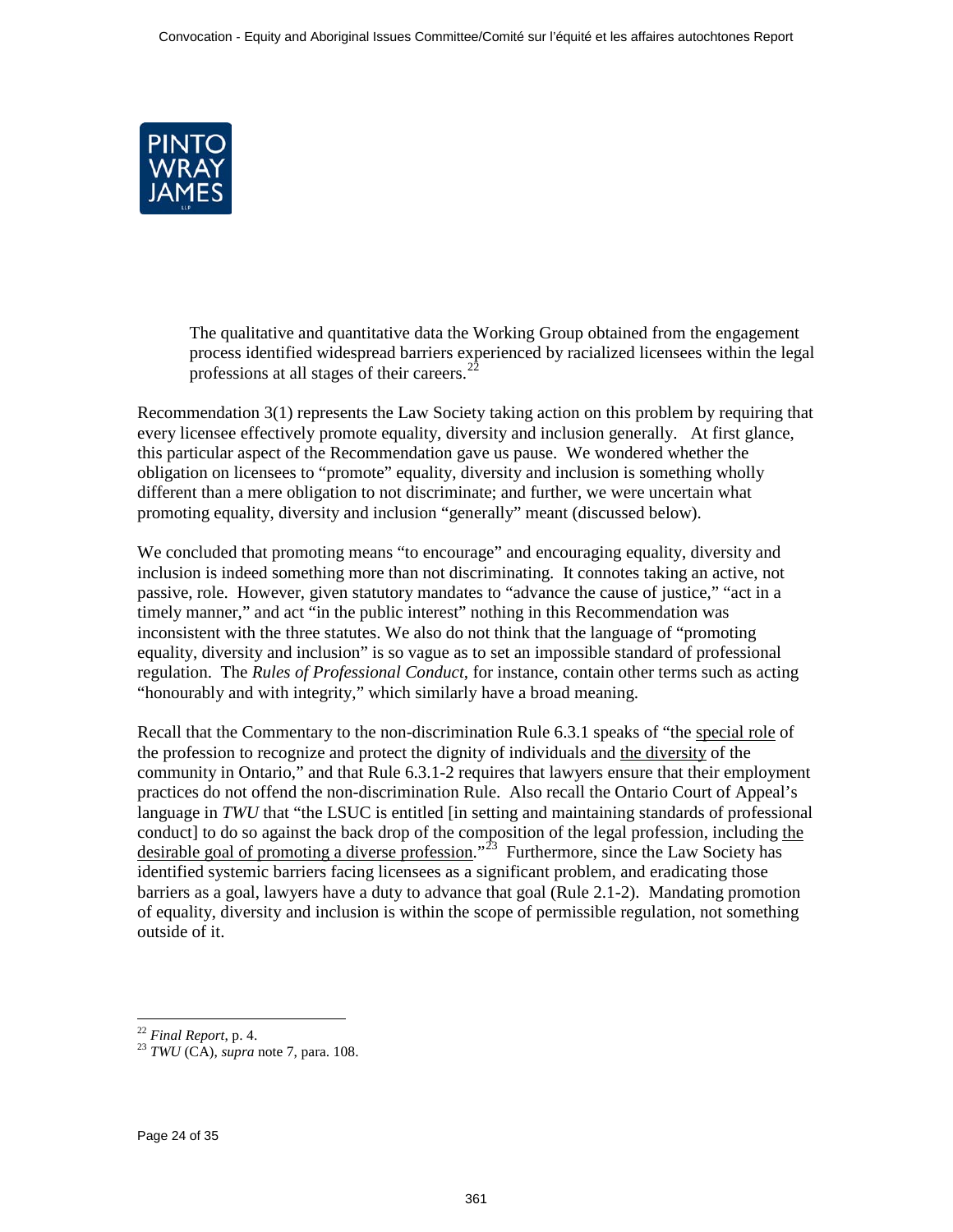

## **iv) Promoting equality, diversity and inclusion "generally" versus "in their behaviour towards colleagues, employees, clients and the public"**

We had difficulties interpreting the word "generally" in the Recommendation. Does the Recommendation mean that licensees have a general responsibility to promote equality, diversity and inclusion beyond their professional activities? This would be akin to a lawyer's obligation, resulting from the lawyer's position in the community, to encourage public respect for and to try to improve the administration of justice. $24$ 

Conversely, does the Recommendation mean that licensees must promote equality, diversity and inclusion in their professional practices only? Or does the word "generally" refer to the breadth and variety of the groups that are to be assisted under promotion of equality, diversity and inclusion? For instance, even though the focus of the *Final Report* is on racialized licensees, perhaps the Law Society is encouraging licensees to think of equality, diversity and inclusion in all its facets (gender, regional, income, etc.). Or alternatively, is the juxtaposition of "generally" and what follows meant to suggest that licensees have an obligation to promote equality, diversity and inclusion in their behaviour and other people's behaviour towards colleagues, employees, clients and the public?

We recommend that the Law Society clear up this ambiguity but, without necessarily knowing the Law Society's exact intention here, we feel that the present language is not inconsistent with the *LSA* or the *Code*.

With respect to the *Charter*, Recommendation 3(1) appears to balance the Law Society's statutory objectives sufficiently with licensees' constitutional rights and freedoms. The words "acknowledging their obligation to promote" suggest that freedom of conscience, and freedom of thought, belief, opinion and expression are all constrained. However given that:

- equality and non-discrimination (s.15) is a *Charter* value itself;
- s.15(2) of the *Charter* permits an ameliorative program to combat discrimination;
- the *LSA* already incorporates a balancing requirement whereby professional regulation for licensees must "be proportionate to the significance of the regulatory objectives sought to be realized";

 $\overline{a}$ <sup>24</sup> *Rules of Professional Conduct*, Rule 5.6-1.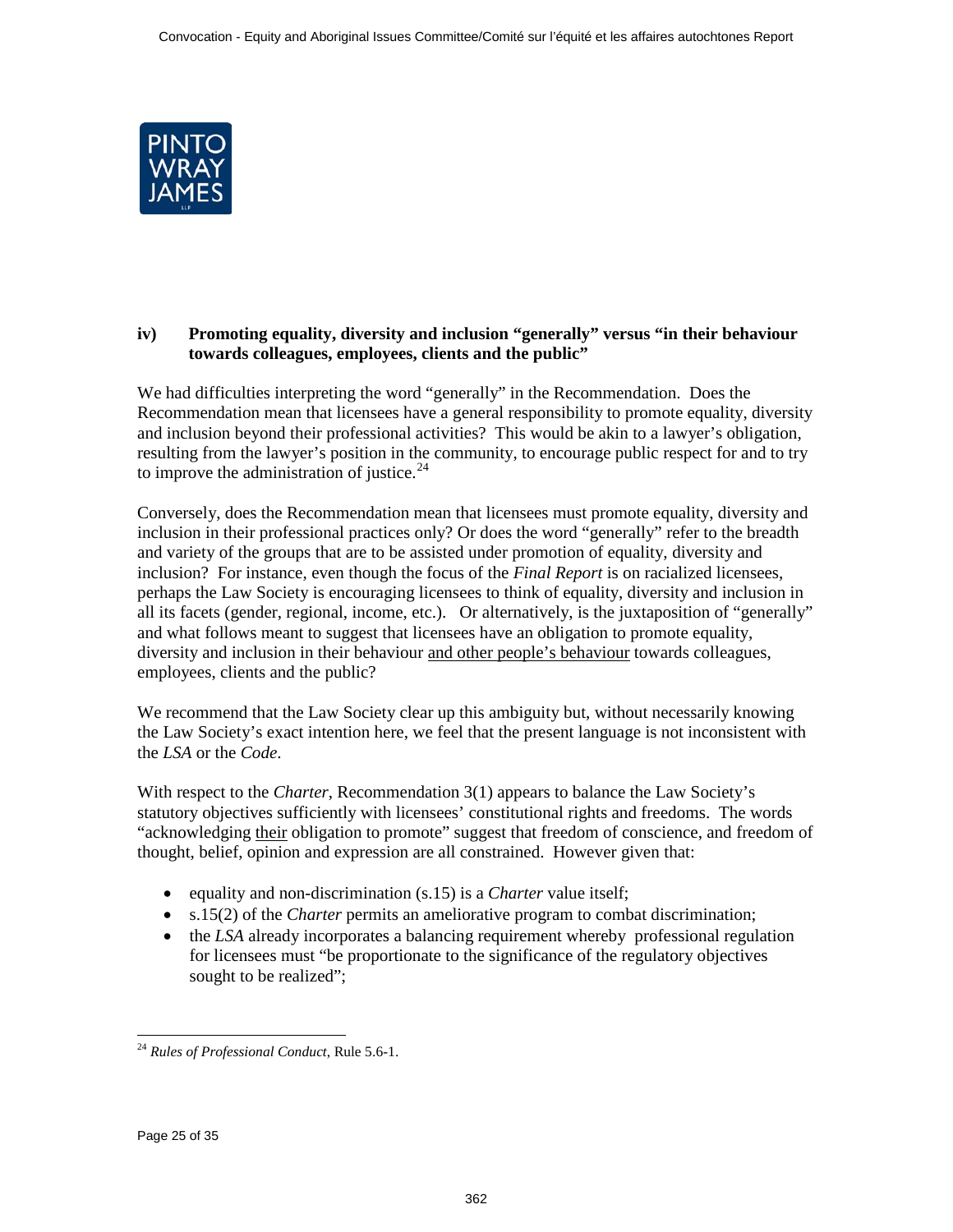

- the statutory mandate of the Law Society includes non-discrimination as per the *Code*, which is quasi-constitutional legislation; and
- the special responsibility of licensees to respect human rights including with respect to professional employment of others in the profession,

it appears that the Recommendation is not a disproportionate response to a serious problem.

The Law Society is not ordering licensees, as a condition of their license, to hire and promote racialized lawyers and paralegals. Rather, the Law Society is requiring licensees to adopt and abide by a set of principles which will inform how they approach recruitment, retention and promotion decisions. Systemically, Recommendation 3(1) is designed to create a new framework where licensees adopt a set of principles that is more likely to reduce or remove barriers for racialized licensees and other equity seeking groups in the legal professions, but it does not direct a particular hiring or promotion outcome in any given case.

The implementation challenge that we envisage is that, for in-house licensees or licensees working in government, their employer may already have a human rights policy in place so there may be inconsistencies between the employer's policy and the licensees' statement of principles. While we describe this as a "challenge," the challenge may be more apparent than real.

First, we assume that any human rights policy will promote ("encourage") equality. We cannot imagine a so-called human rights policy that promotes "inequality." Second, while many institutional human rights policies may not necessarily promote diversity and inclusion, it would be surprising if the licensees' new Law Society obligation to promote diversity and inclusion *contradicts* the corporation's or government's human rights policy. Finally, federal, provincial and municipal governments all now have diversity and inclusion principles so, upon closer examination, we do not believe that the implementation of this Recommendation places the licensee, or for that matter their employer, in conflict.<sup>25</sup>

City of Toronto, "Employment Equity Policy"

[http://wx.toronto.ca/intra/hr/policies.nsf/9fff29b7237299b385256729004b844b/755a03e5d9c008fd85256927004b78](http://wx.toronto.ca/intra/hr/policies.nsf/9fff29b7237299b385256729004b844b/755a03e5d9c008fd85256927004b786c?OpenDocument) [6c?OpenDocument](http://wx.toronto.ca/intra/hr/policies.nsf/9fff29b7237299b385256729004b844b/755a03e5d9c008fd85256927004b786c?OpenDocument)

 $\overline{a}$ <sup>25</sup> Federal Public Service, "Employment Equity Policy" [http://www.tbs-sct.gc.ca/pol/doc](http://www.tbs-sct.gc.ca/pol/doc-eng.aspx?id=12543§ion=html)[eng.aspx?id=12543&section=html](http://www.tbs-sct.gc.ca/pol/doc-eng.aspx?id=12543§ion=html)

Ontario Public Service, "Diversity and accessibility" [https://www.ontario.ca/page/about-ontario-public](https://www.ontario.ca/page/about-ontario-public-service#section-3)service#section-3;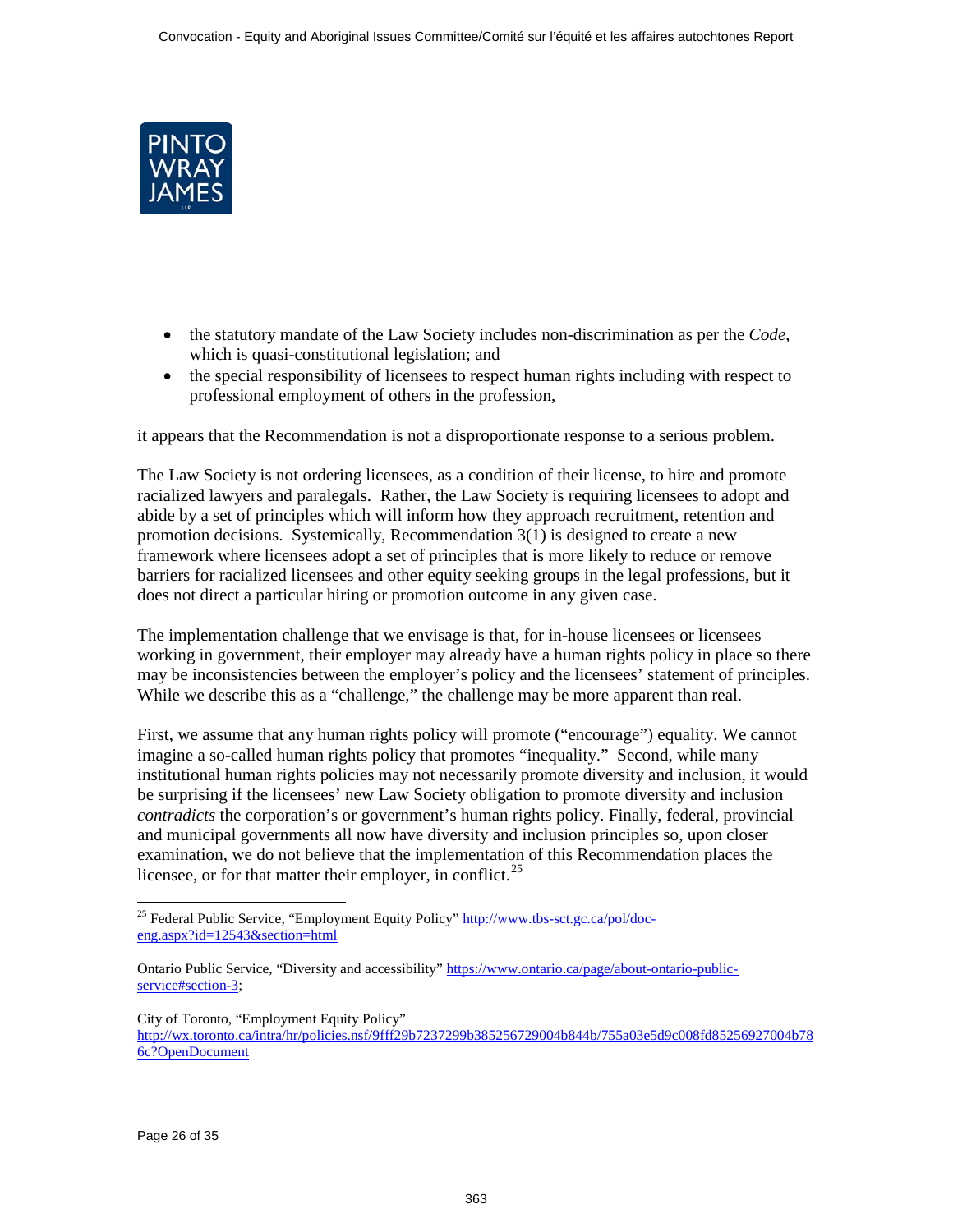<span id="page-26-0"></span>

We repeat, however, that in implementing this Recommendation the Law Society is not regulating the employer of the licensee. Instead, the Law Society is imposing upon licensees a new obligation, as per Recommendation 3(1), that is based on a duty that already exists arising from, *inter alia*, the Non-Discrimination Rule (Rule 6.3.1): a special responsibility to respect the requirements of human rights including with respect to the professional employment of others in the profession and with respect to licensees' employment practices.

# **B. Recommendation 3(2)**

## *The Law Society will… require a representative of each legal workplace of at least 10 licensees in Ontario to develop, implement and maintain a human rights/diversity policy for their legal workplace addressing at the very least fair recruitment, retention and advancement.*

In our opinion, Recommendation 3(2) is consistent with the *LSA*, *Code*, and *Charter* assuming that the "representative" referred to in the recommendation is a licensee of the Law Society and assuming that the intended benefit of such a human rights/diversity policy is limited in its application to licensees only. We recommend that the Working Group amend this Recommendation to clarify the above limits and application of the Recommendation.

There are a variety of examples in the law where an employer is required to develop and implement a workplace policy. The *Occupational Health and safety Act*, for example, requires that an employer prepare policies addressing workplace violence and harassment, including workplace sexual harassment.<sup>26</sup> The *Accessibility for Ontarians with Disabilities Act, 2005*, requires certain organizations to develop, implement and maintain accessibility standards for persons with disabilities.<sup>27</sup> We note that there will be a subset of licensees in Ontario who work for federally regulated entities or the federal government that are already subject to the federal *Employment Equity Act*. The *Employment Equity Act* seeks to achieve employment equity in private sector employers as well as portions of the federal public administration in part through instituting "positive policies and practices… as will ensure that persons in designated groups achieve a degree of representation in each occupational group in the employer's workforce…."28

 $26$  RSO 1990, c O1, s. 32.0.1 (1).

<sup>&</sup>lt;sup>27</sup> SO 2005, c 11, s. 1 and Part III.<br><sup>28</sup> SC 1995, c 44, s. 5 (b).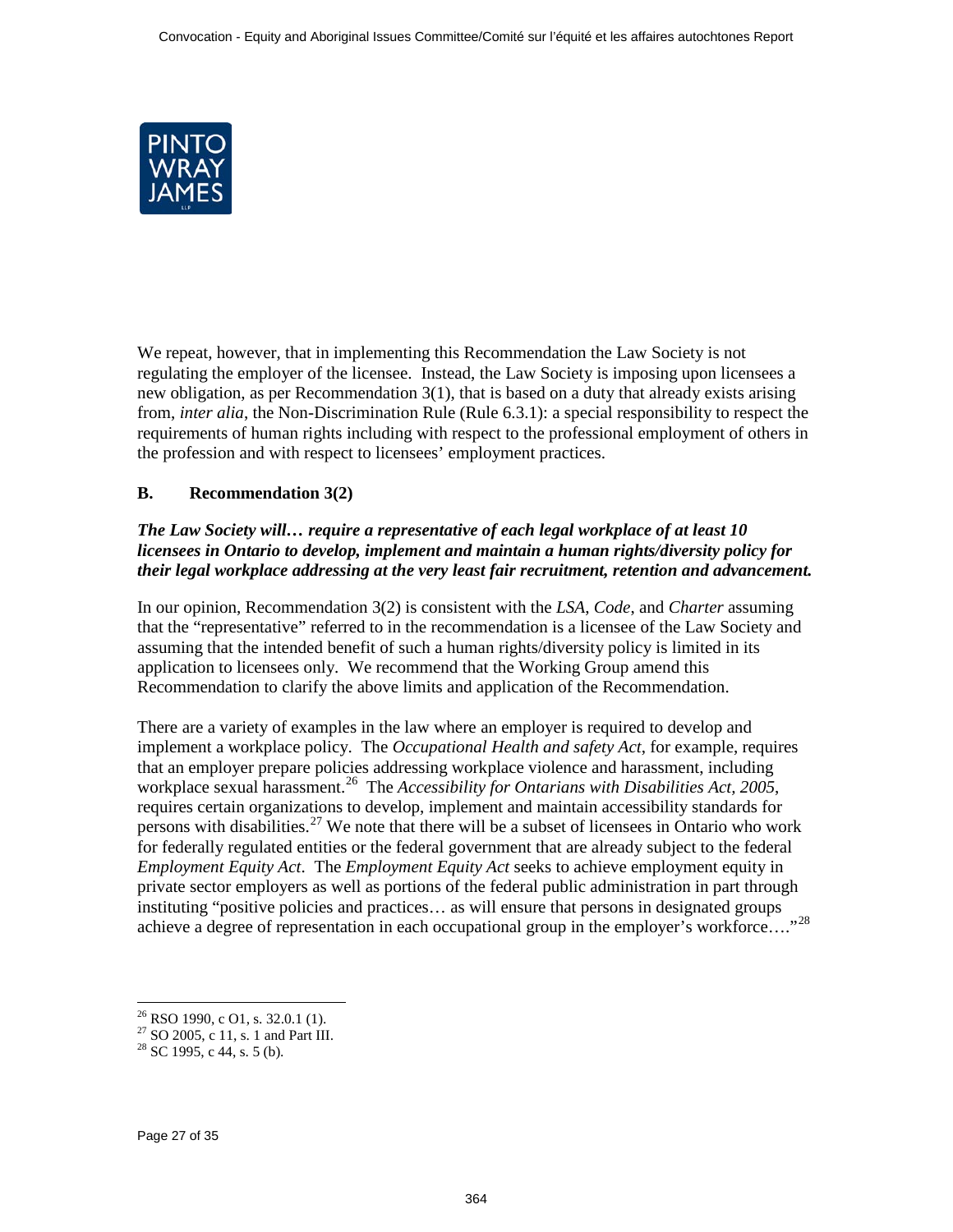

The Ontario *Code* has no such requirement to develop and implement a human rights or diversity policy. Notwithstanding this lack of statutory obligation, in our opinion it is not inconsistent with the *Code* for the Law Society to be proactive and require certain legal workplaces to do so.

First, the Ontario Human Rights Commission (the "Commission") strongly encourages organizations to have an internal human rights policy for their workplace and the Commission has prepared two documents to assist organizations with developing human rights policies and procedures.29

Second, in the Human Rights Tribunal of Ontario's ("Tribunal") Form 2 (Response to an Application under Section 34 of the *Human Rights Code*), the Tribunal explicitly asks organizational respondents whether or not they have internal human rights policies related to the alleged discrimination.

Third, section 45.2 of the *Code* vests the Tribunal with a remedial power to make an order in the public interest and aimed at future compliance with the *Code*. In practice, this often translates into an order requiring an employer that is found to have violated a right under the *Code* to develop and implement a human rights policy if it does not already have one.

Thus, we can take from the above that the creation of a human rights and diversity policy under Recommendation 3(2) is consistent with the *Code*.

We also believe that Recommendation 3(2) represents a reasonable balancing between the Law Society's statutory objectives, including with respect to advancing human rights, and licensees' *Charter* rights. We do not take a position on what number of licensees should be present in each legal workplace before the obligation to maintain a human rights/diversity policy is engaged. However, for reasons similar to those explained in regards to Recommendation 3(1), we believe that Recommendation 3(2) is not inconsistent with the *Charter.* Requiring a group of licensees in a legal workplace to develop, implement and maintain a policy, while constraining their *Charter* liberty rights, among others, does not seem to attack the core of an individual's liberty interests. Put another way, if a licensee were to define his or her liberty interest as "the right to

 $\overline{a}$ 

<sup>29</sup> Ontario Human Rights Commission, *Guidelines on Developing Human Rights Policies and Procedure* (Toronto: Ontario Human Rights Commission, June 19, 1996 (revised January 30, 2008); and Ontario Human Rights Commission, *A policy primer: Guide to developing human rights policies and procedures* (Toronto: Ontario Human Rights Commission, June 19, 1996 (revised December 2013).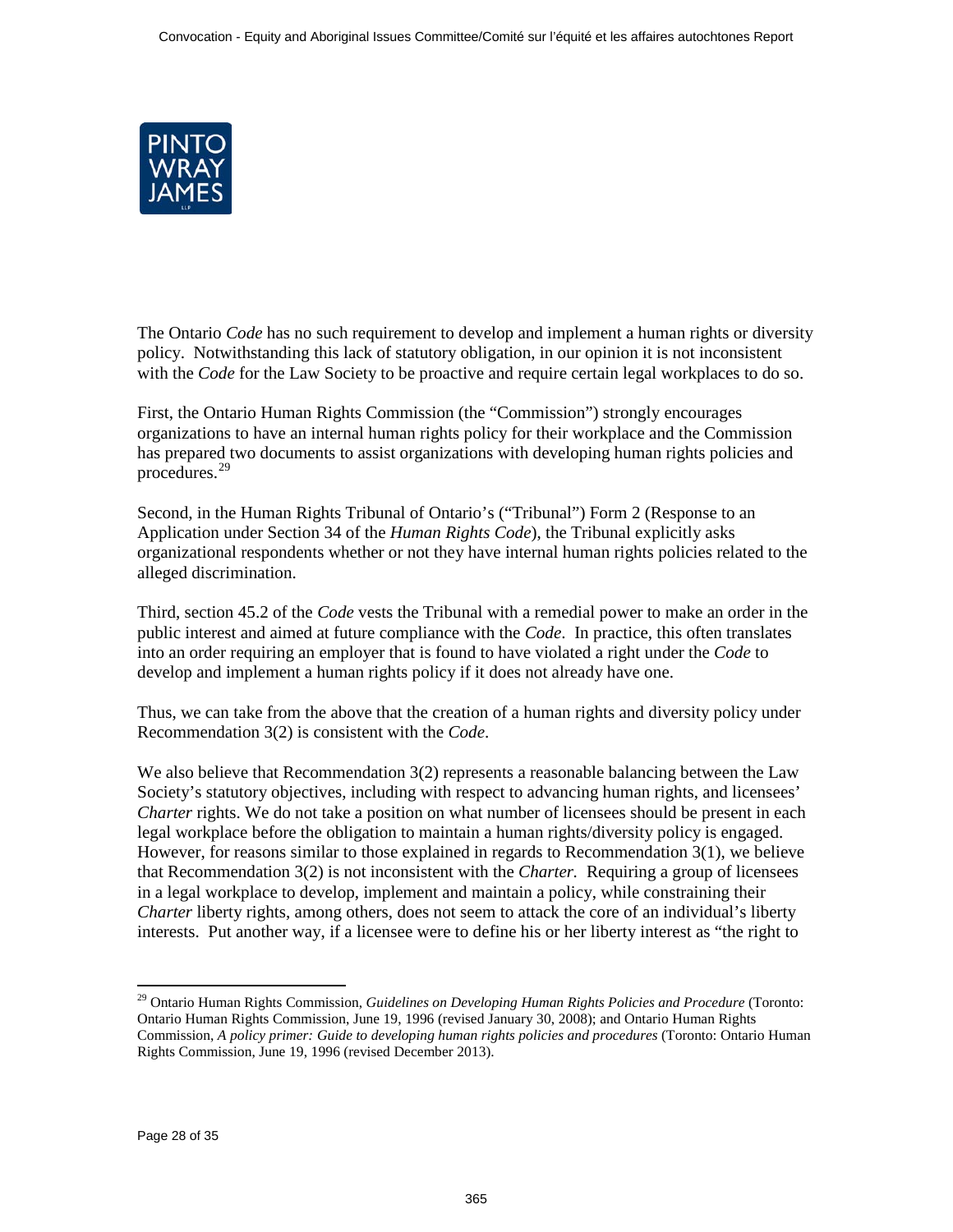

do whatever I want to in my legal workplace," even in the face of non-discrimination laws, that liberty interest is not the kind that has enjoyed much protection at law.

To the extent that someone may object to this requirement, the Law Society may look to avail itself of the Special Program exemption under the *Code* or the protection of section 15(2) under the *Charter*.

In summary, nothing in this Recommendation is inconsistent with the *LSA*, the *Code*, or the *Charter* so long as the representative in question is a licensee.

Notwithstanding our view that this Recommendation is consistent with the three statutes, we wish to comment on the issue of the Recommendation applying to a "representative of each legal" workplace… to develop, implement and maintain a human rights/diversity policy for their legal workplace…."

First, the Law Society has regulatory authority over licensees only. To the extent that this Recommendation purports to regulate a non-licensee "representative" it goes beyond the Law Society's scope of authority. Thus, we recommend that the Working Group amend the wording of this recommendation to clarify that a "representative" must be a licensee.

Second, as noted above and in the *Final Report*, the term "legal workplace" is not defined in the *LSA* and remains a contentious term within the Working Group. We note that Recommendations 3(2) and 3(3) use the terminology "their legal workplace." This suggests that the target of the Recommendations 3(2) and 3(3) is, or ought to be, the licensees in a licensee firm, corporation or government. With respect to Recommendation 3(2), once there are more than 10 licensees in an Ontario workplace (howsoever defined), the Recommendation would require that a licensee representative (i) develop; (ii) implement; and (iii) maintain a human rights/diversity policy *for the benefit of* the licensees in that workplace; (iv) with the specification that a minimum standard for the content of the human rights/diversity policy is that it address fair recruitment, retention and advancement.

We see the implementation of Recommendation 3(2) occurring along a spectrum: the further one moves away from law firms / paralegal firms, and the more employers object to the "licensees only" human right/diversity policy, the greater the challenge.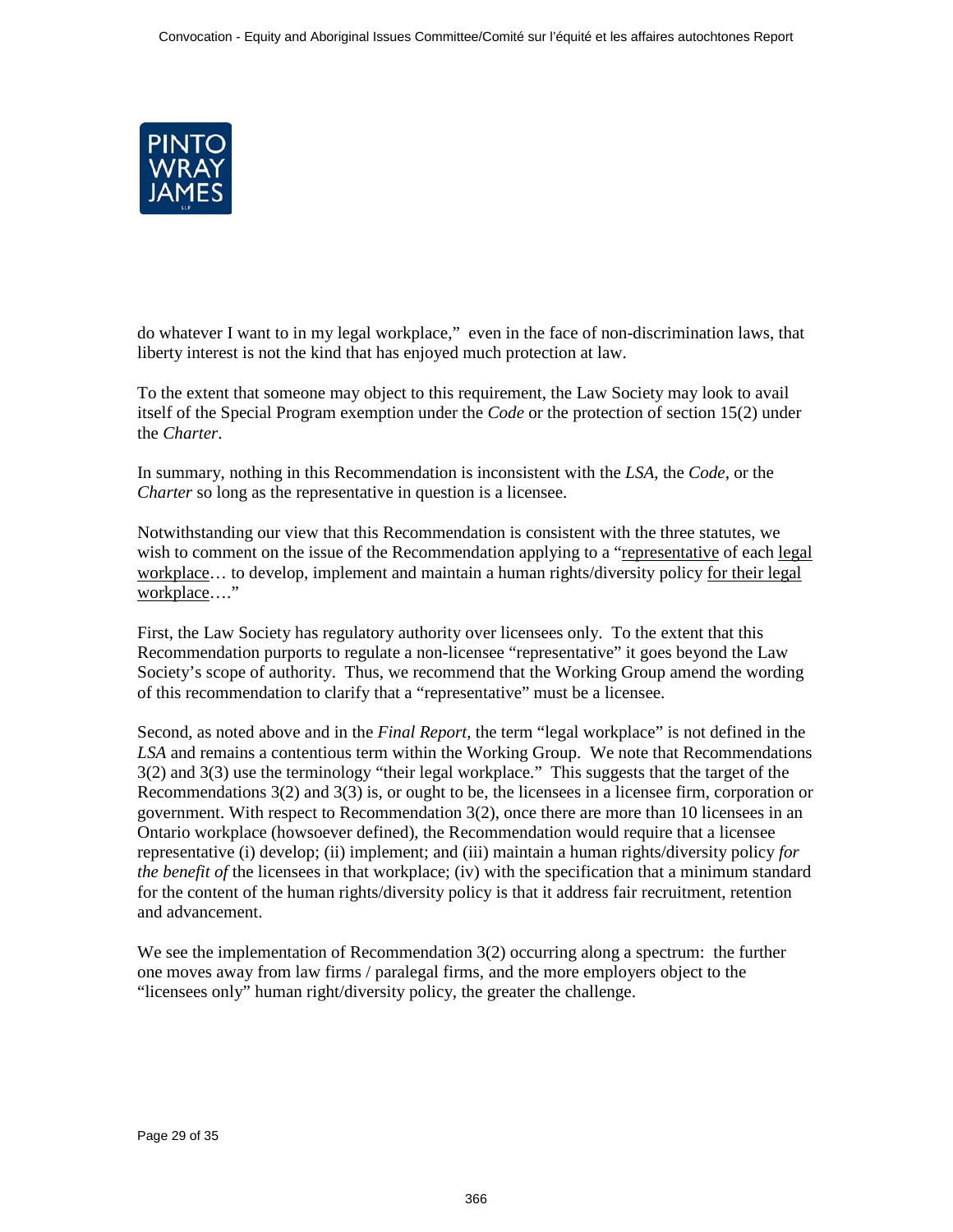

Let's start with the easy end of the spectrum: Recommendation  $3(2)$  applying to a firm of lawyers and/or paralegals. The Law Society clearly regulates licensees so when the representative licensee is developing, implementing and maintaining the human rights/diversity policy, as required by the Law Society, the representative's actions can speak to and for the entire organization made up of licensees.

Moving further along the spectrum we next envisage the example of licensees employed by the Government of Ontario, which has its own human rights, diversity and inclusion principles and policies. There, the Law Society is not purporting to regulate the government, however, under Recommendation 3(2) a representative of those licensees (or multiple representatives if there are multiple workplaces) would be charged with developing, implementing and maintaining a human rights/diversity policy for those licensees which may or may not "bump up" against the government's human rights policy. While this scenario is clearly different than the law firm scenario, the implementation challenges may not be all that difficult if, in practice, it means that the representative can adopt or "tweak and adopt" the government's human rights/diversity policy assuming that the government's policy addresses "fair recruitment, retention and advancement" practices.

Moving even further along the spectrum, let's use the example of a large private corporation with 15 licensees with no human rights/diversity policy. In the extreme scenario, the corporate employer may reject outright and prohibit a licensee from developing, implementing and maintaining a human rights/diversity policy for licensees at its workplace. However, the employer would still be legally bound by the *Code* to ensure its employment practices are nondiscriminatory, which, in effect, would require substantive compliance by the employer with the "unwritten" policy. We would envisage that the resolution of this issue may be left to discussions amongst the representative, the licensees, the Law Society and the corporation. We see outright non-cooperation with the Law Society's Recommendation 3(2) and the failure of a resolution a rather farfetched scenario.

In a less extreme scenario, while we do not think that the representative "developing" a policy just for the 15 licensees presents much of an issue, the employer may raise an issue around who controls the implementation of the policy; that is, the representative's vision of what that the policy means for the corporation's employment practices may diverge from the corporation's vision. We note that Recommendation 3(2) uses the word "maintain," which we interpret as meaning "maintenance of" or "providing support to." However, "maintain" does not necessarily mean making decisions under the policy. But even if we were to assume that "maintain"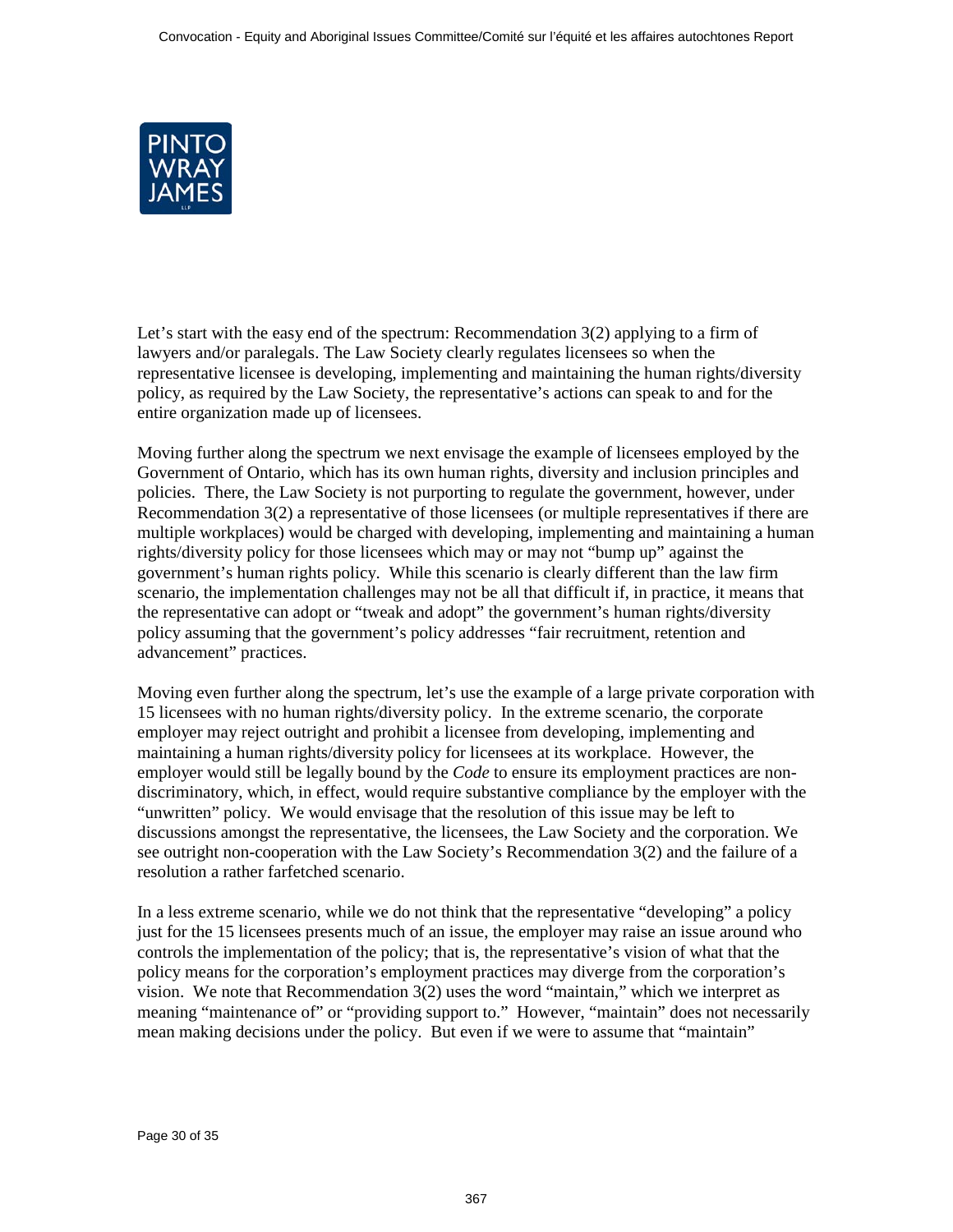<span id="page-30-0"></span>

included a decision-making role, we think the representative's role would be advisory and not necessarily determinative. For instance, with respect to the promotion of a racialized lawyer to a General Counsel position, the representative may, on balance, believe that the racialized lawyer is deserving of the position including based on an interpretation of the representative's human rights/diversity policy, whereas the corporation may see things differently. Does this mean that if the corporation places another candidate in the General Counsel position that the representative has failed to "implement and maintain" the licensees' human rights/diversity policy? We think not.

In both corporate employer scenarios described above, we believe that the concept of best efforts or, in the alternative, reasonable efforts, as opposed to outcome should be the correct measure of whether the representative has, in fact, complied with their regulatory obligation.

So, while we acknowledge that Recommendation 3(2) may face some implementation challenges, we do not see them as insurmountable so long as:

- (a) The representative is a licensee;
- (b) The target or beneficiaries of the human rights/diversity policy are only licensees; and
- (c) The measure of whether the representative is implementing and maintaining the human rights/diversity policy is based on effort and not purely on outcome.

We think that the Law Society should be candid about the impact and cultural change that it seeks to achieve by the implementation of Recommendation  $3(2)$ : requiring all entities that employ licensees, including corporations and governments, to use the proposed human rights/diversity policy and thereby be more self-conscious about the impact of their recruitment, retention and advancement decisions on racialized licensees. However, while this is the goal, it does not mean that the Law Society is now regulating these entities. The effects of the Recommendation should be distinguished from the Recommendation itself, which is limited in scope to licensees.

## **C. Recommendation 3(3)**

*The Law Society will… require a representative of each legal workplace of at least 10 licensees in Ontario to complete, every two years, an equality, diversity and inclusion selfassessment for their legal workplace, to be provided to the Law Society.*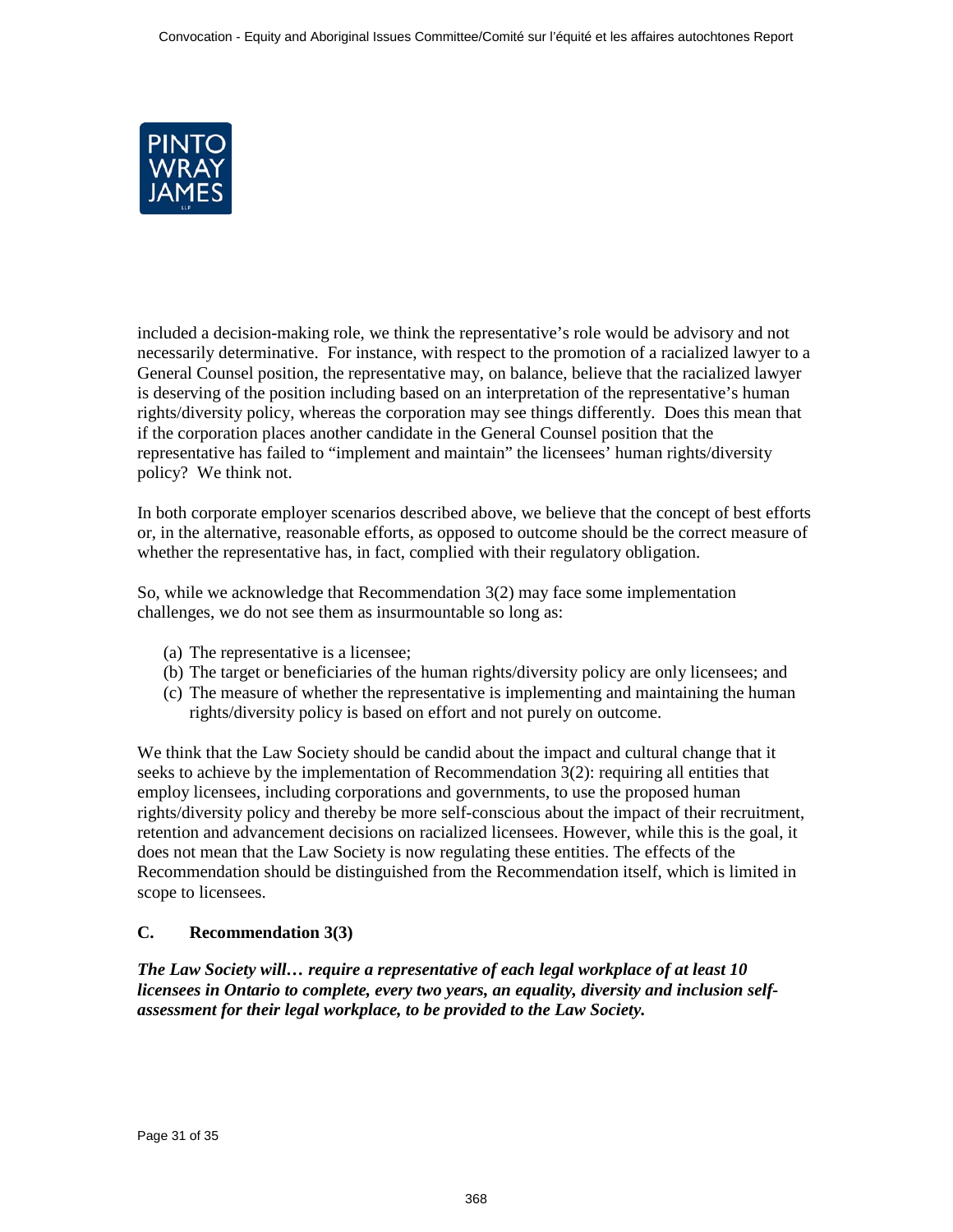

In our opinion, Recommendation 3(3) is consistent with the *LSA*, *Code*, and *Charter* assuming that the "representative" referred to in the recommendation is a licensee of the Law Society and assuming that the intended benefit of the self-assessment is limited in its application to licensees only. We recommend that the Working Group amend this recommendation to clarify the above limits and scope of application to the Recommendation.

The Recommendation raises a few questions, including whether the intention is for a representative to complete a self-assessment of only licensees for their legal workplace, or of all employees at a legal workplace; would this create a mandatory requirement on licensees to answer the self-assessment or can a licensee opt not to answer, in similar fashion to the voluntary self-assessment contained in a licensee's annual report?

In its *Final Report*, the Working Group provided further insight into the motivation behind and intention of this Recommendation:

- Legal workplaces would report to the Law Society on whether they had completed the self-assessment and, if not, explain their reasons for not having done so
- Recommendation 3(3) stems from an intention to have legal workplaces engage in dialogue and reflection on the current state of diversity and inclusion within their workplace, and an intention to encourage legal workplaces to work proactively to advance diversity and inclusion efforts<sup>30</sup>

To the extent that this recommendation would make it mandatory for every licensee (in a legal workplace of 10 or more licensees) to disclose personal information, it may run afoul of the *Code* unless they can opt out.

The Law Society already has a self-assessment demographic survey for licensees, but it qualifies the survey with it being voluntary, confidential and anonymous.<sup>31</sup> The survey asks about a licensee's Francophone status, Indigenous status, ethnic identity, religion or creed, disability status, and sexual orientation. For each question there is an option to select "I do not wish to answer." This type of survey is not inconsistent with either the *Code* or the *Charter*. And, if this

 $30$  Final Report, pp. 19 and 21.

<sup>&</sup>lt;sup>31</sup> The Demographic Survey is part of the Law Society's Lawyer Annual Report and the Law Society's Equity Initiatives Department, made pursuant to section 62 of the *LSA* and By-law 8. Convocation approved the inclusion of the voluntary question in these reports at its May 2009 meeting.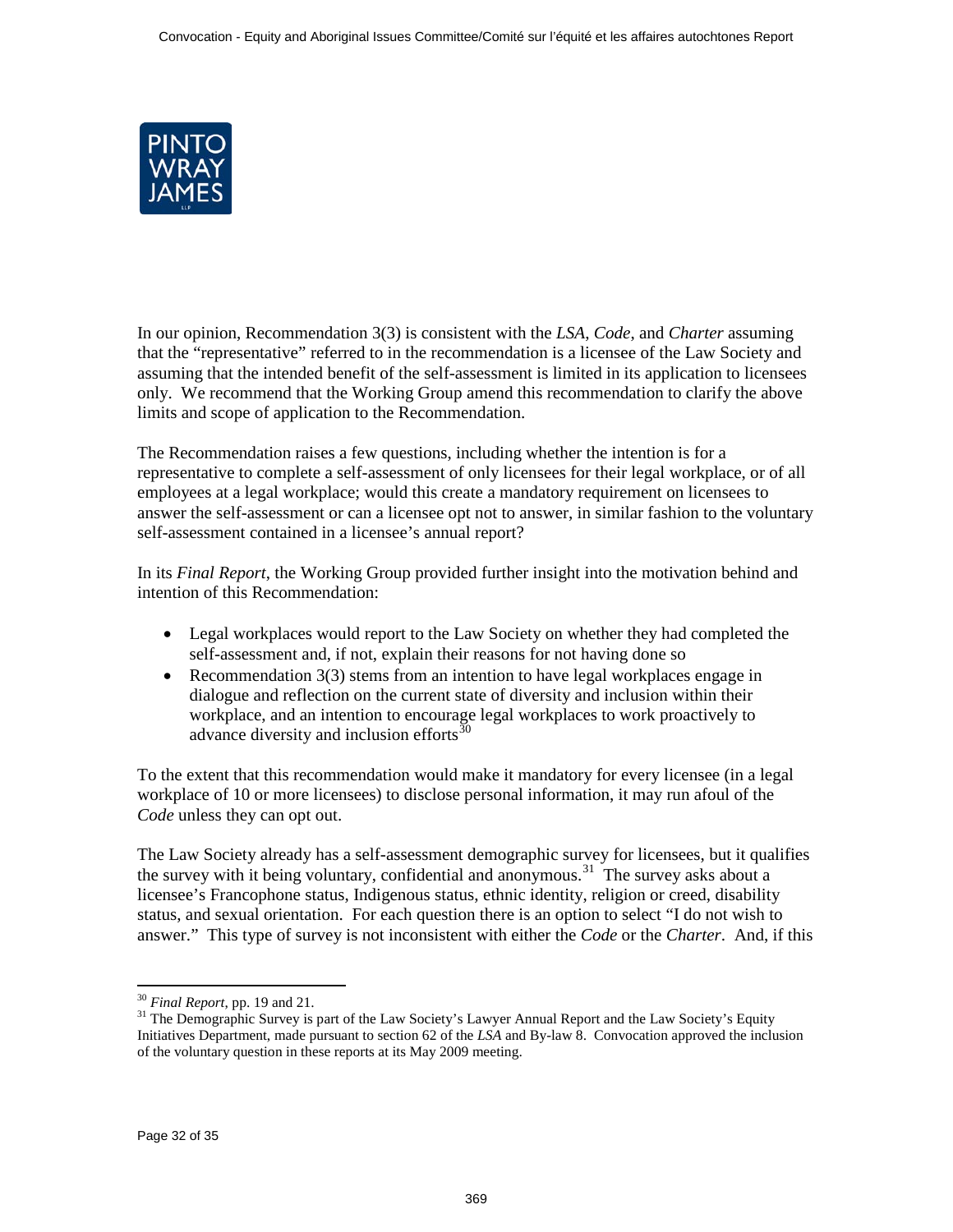

type of survey qualifies as "completing" a self-assessment for a legal workplace, then there should be no concern.

It is also the view of the Ontario Human Rights Commission that seeking such demographic information is not a violation of the *Code*. The Commission makes recommendations for how to undertake such data collection to ensure it is compliant with the *Code*. 32 The Commission makes the following recommendations to collecting data in a *Code*-consistent way:

- Clearly set out a purpose that is consistent with the *Code* such as an intention to assist disadvantaged licensees in the profession;
- Advise why such information is being gathered and its potential uses;
- Inform how the data will be collected, steps that will be taken to protect privacy and confidentiality, benefits of collecting data, and progress reached in achieving stated goals and objectives;
- Consult with affected communities about the need for data collection and appropriate methodology;
- Use the least intrusive means that most respects the dignity and privacy of individuals: one means is self-identification, another is observation through a trained employee or external expert;
- Assure anonymity;
- Distinguish between collection, use and disclosure; and
- Comply with freedom of information and privacy protection legislation.

With respect to the *Charter*, Recommendation 3(3) appears to be very reasonable when it requires, only once every two years, the completion of an equality, diversity and inclusion selfassessment. It seems a stretch for a licensee to assert that their *Charter* liberty interest or freedom of conscience is constrained in a disproportionate manner.

We acknowledge that nothing in Recommendation 3(3) can compel an employer (who is not a licensee) to complete and submit a self-assessment for its workforce. Rather, this Recommendation simply requires a representative licensee in a given legal workplace of 10 licensees or more to conduct a self-assessment *amongst licensees* and report their findings to the Law Society. There is nothing inconsistent in this Recommendation with respect to the Law

 $\ddot{\phantom{a}}$ 

<sup>32</sup> Ontario Human Rights Commission*, Count me in! Collecting Human Rights-Based Data* (Toronto: Ontario Human Rights Commission, 2010).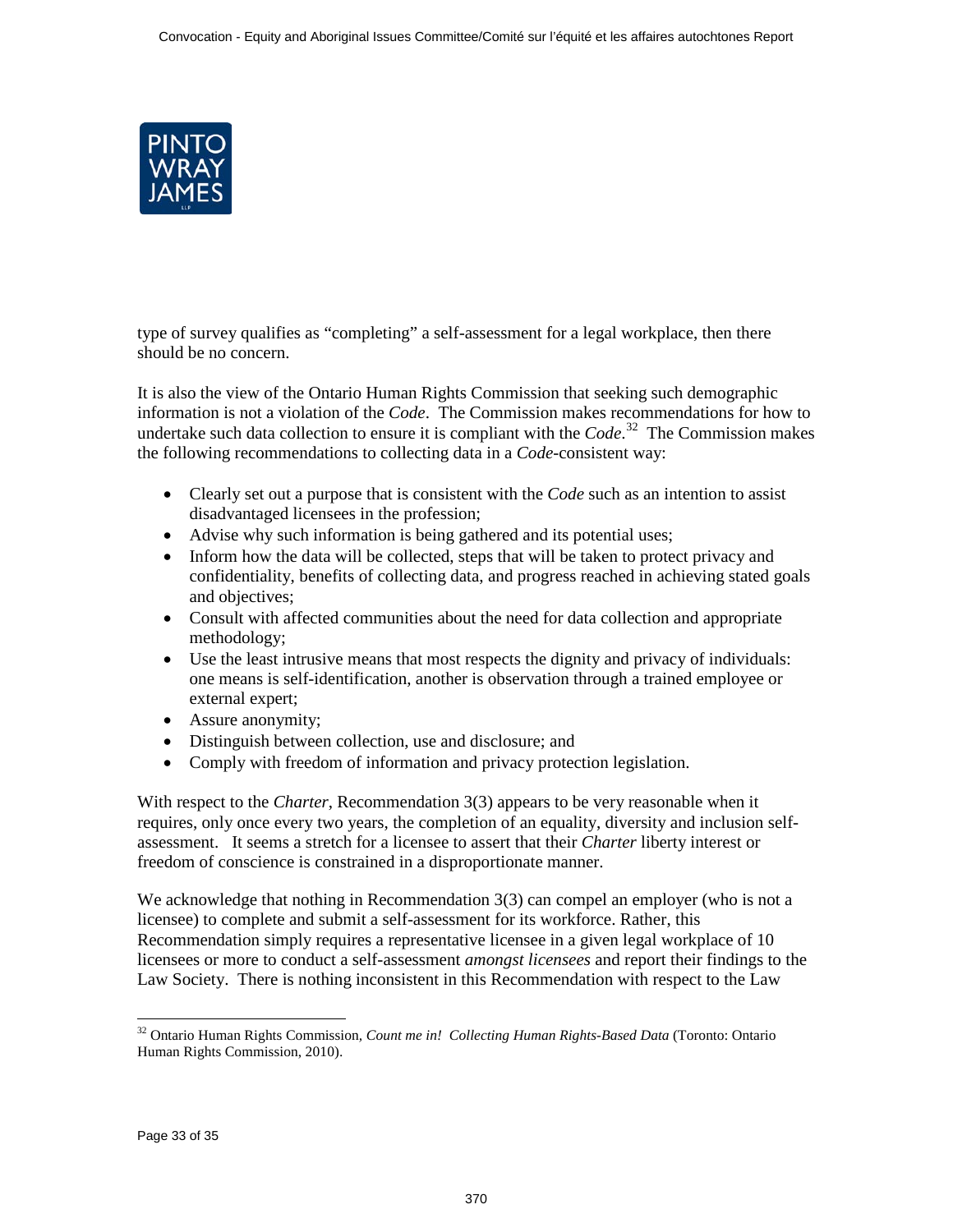<span id="page-33-0"></span>

Society or its licensees' rights and obligations under the three statutes. We do not see the concern that requiring licensees in non-law firm settings somehow overreaches on the Law Society's regulatory authority; or that this Recommendation in any way places an obligation on non-licensees or their employer. Rather, this is more akin to a licensee completing their annual report for the Law Society, but in a collaborative way with all other licensees in their workplace.

# **7. Conclusion**

The process of determining whether the Recommendations are inconsistent with the *LSA*, the *Code* and the *Charter* should begin by acknowledging the reality of the situation. That reality, according to the *Final Report*, is "widespread barriers experienced by racialized licensees within the legal professions at all stages of their careers"33 As the Divisional Court noted in *TWU*, "condoning discrimination can be ever much as harmful as the act of discrimination itself."<sup>34</sup>

It is unlikely that most licensees intend to discriminate. Yet, it is the impact of conduct on protected groups and not intention that counts. The *Final Report* concluded that systemic barriers for racialized licensees continue to persist. The Recommendations represent the Working Group's proposal to do something about the problem consistent with the Law Society's obligation to advance the cause of justice and the rule of law in the public interest. Whereas constraints and implementation challenges do exist, in terms of how far the Law Society can go, our review of the Recommendations suggests that they do not cross the line into impermissible professional regulation. They are not inconsistent with the *LSA*, the *Code* or the *Charter*. Some of the implementation challenges are more apparent than real and, in the most challenging scenario where employers and representatives disagree on the outcome of employment decisions, it does not mean that the representative has necessarily failed to abide by their professional obligation.

Perfection can be the enemy of the good. The Law Society should be careful not to see only problems in the implementation of the Recommendations where, in fact, opportunities to make progress through the Recommendations exist.

<sup>&</sup>lt;sup>33</sup> Final Report, p. 4.

<sup>&</sup>lt;sup>34</sup> *TWU* (Div Ct), *supra* note [6,](#page-11-0) para 116.